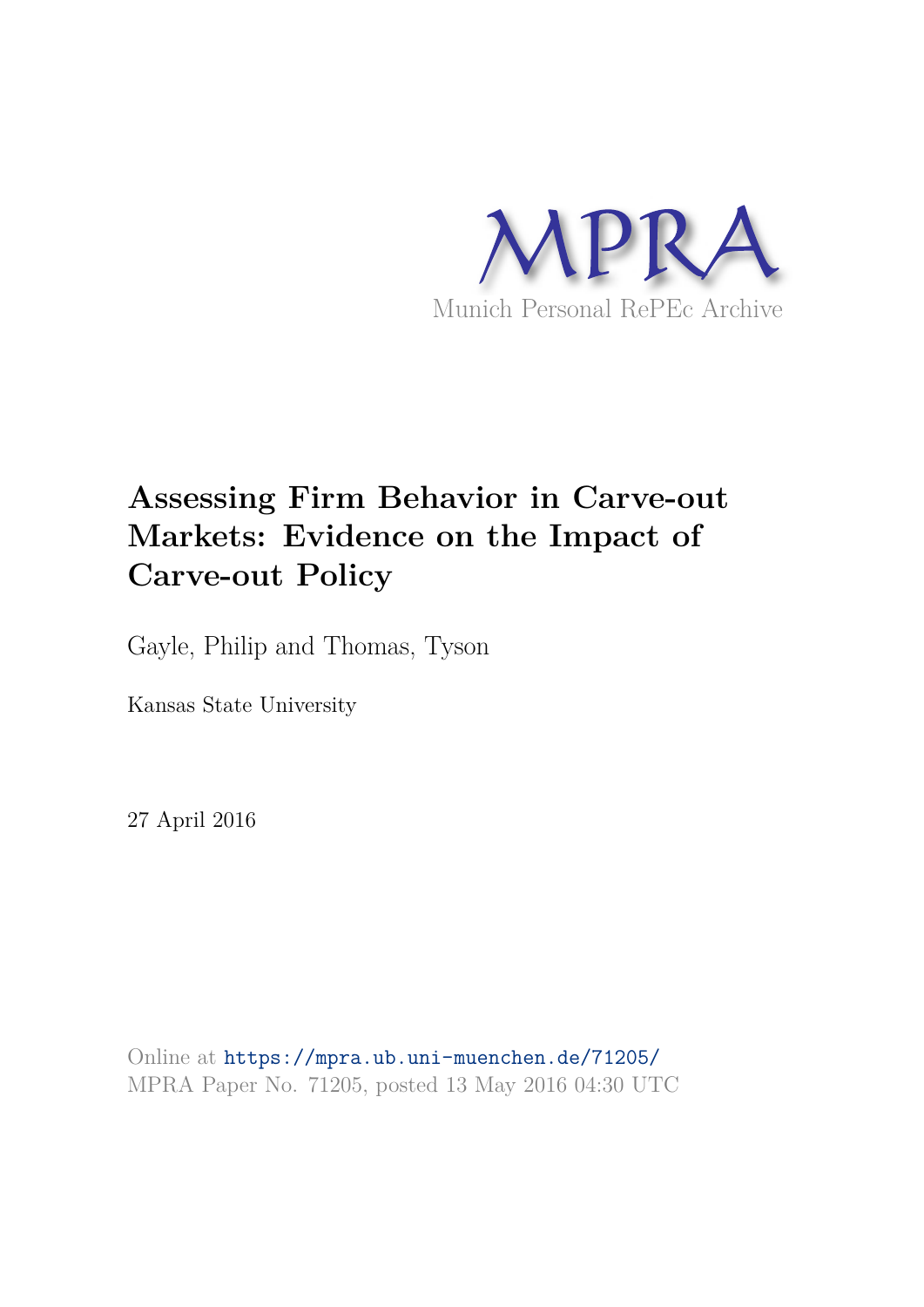# Assessing Firm Behavior in Carve-out Markets: Evidence on the Impact of Carve-out Policy

Philip G. Gayle\* and Tyson Thomas\*\*

This draft: April 27, 2016 First draft: September 29, 2014

Forthcoming in *Journal of Economic Behavior & Organization*

#### **Abstract**

Airlines wanting to cooperatively set prices for their international air travel service must apply to the relevant authorities for antitrust immunity (ATI). While cooperation may yield benefits, it can also have anti-competitive effects in markets where partners competed prior to receiving ATI. A carve-out policy forbids ATI partners from cooperating in markets policymakers believe will be most harmed by anti-competitive effects. We examine carve-out policy applications to three ATI partner pairings, and find evidence more consistent with cooperative pricing in carveout markets in spite of the policy, calling into question the effectiveness of the policy in achieving intended market outcomes.

*Keywords*: Airline competition; Antitrust immunity; Carve-out Policy

*JEL classification codes*: L13; L40; L93

**Acknowledgements**: For very helpful comments and suggestions we thank co-editor, Thomas Gresik, two anonymous referees, Peri da Silva, Yang-Ming Chang, and Tian Xia. Any remaining errors are our own.

\*Kansas State University, Department of Economics, 322 Waters Hall, Manhattan, KS 66506; Voice: (785) 532-4581; Fax: (785) 532-6919; email: gaylep@ksu.edu; **Corresponding author**.

\*\*Kansas State University, Department of Economics, 327 Waters Hall, Manhattan, KS 66506; email: tysnthms@ksu.edu.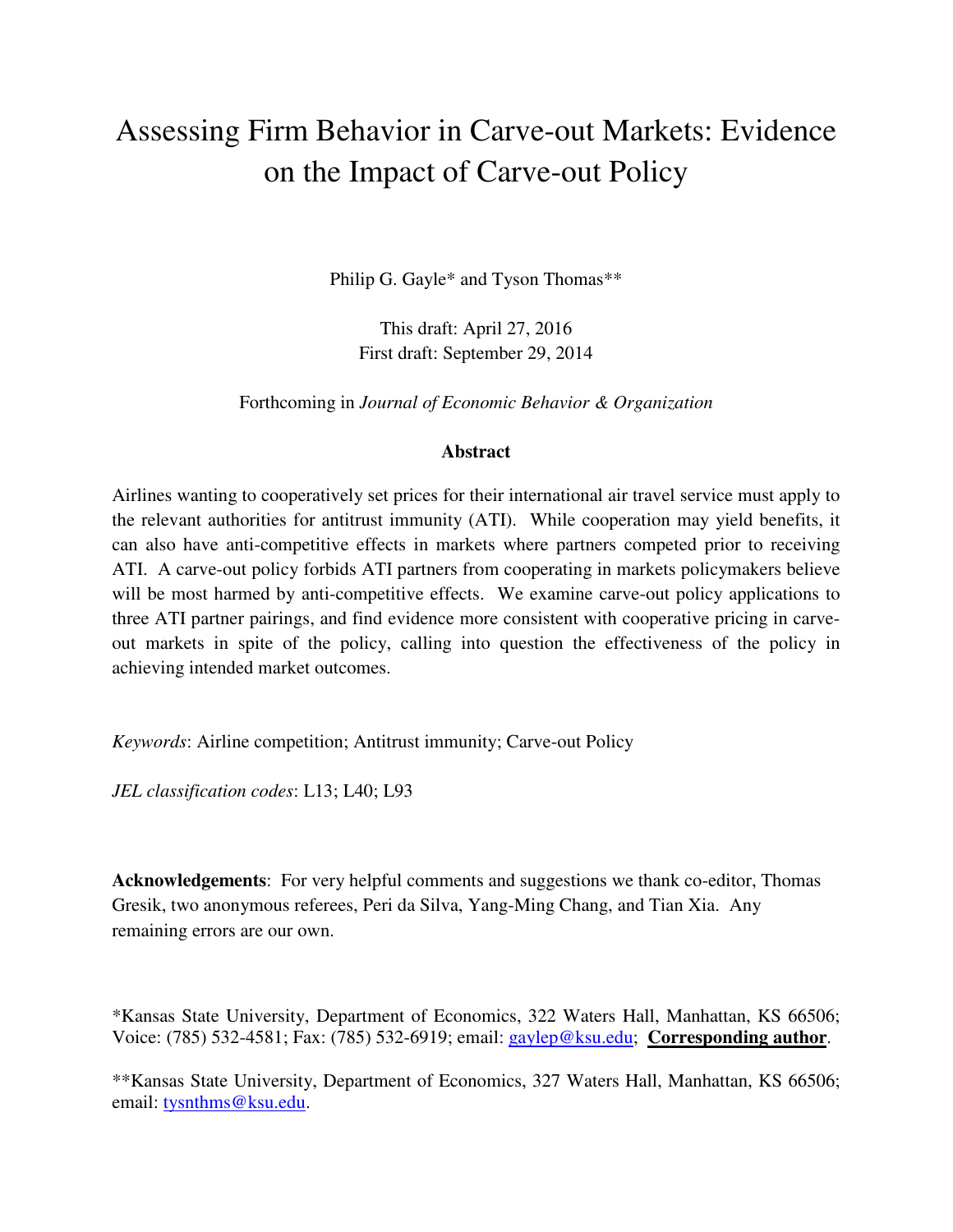# **1. Introduction**

 $\overline{a}$ 

Since the early 1990's, there has been an increasing trend in cooperation among international carriers in the airline industry. This is in part due to international restrictions that limit foreign carriers' service in domestic markets. Cooperation can effectively allow carriers entry into foreign markets. International carriers can establish a type of cooperation referred to as a codeshare agreement. A codeshare agreement allows a carrier to operate a flight under the guise of a partner carrier. Carriers in a codeshare agreement can sell tickets for flights on an itinerary in which a partner carrier operates at least one coupon segment on the itinerary. The result is a passenger may fly with at least one carrier on the trip itinerary that is different from the carrier that sold the ticket for the entire trip to the passenger. Additionally, international alliances allow for the carriers in the alliance to coordinate flight schedules (to decrease layover times), streamline luggage checking, share frequent flier programs and decrease gate proximity at airports, all of which improve travel conveniences for passengers. There are three major international alliances: Skyteam, Star and Oneworld. Carriers in each of these alliances may have codeshare agreements with other carriers within that alliance.

International carriers within an alliance may also apply to the antitrust enforcement authority of a country for antitrust immunity (ATI), which if granted would exempt certain cooperative actions between the carriers from being the basis of prosecution under the country's antitrust laws. Codesharing and ATI differ in the extent of cooperation allowed. Specifically, in addition to all of the cooperation associated with codesharing, if a carrier has ATI with another carrier then the ATI partners can cooperate with respect to setting fares. In the U.S., it is the Department of Transportation (DOT) that is tasked with reviewing applications from airlines for ATI. The DOT can deny the carriers ATI, grant the carriers ATI or grant the carriers ATI along with a carve-out. A carve-out is a legal restriction that forbids collusive behavior between ATI partners in certain markets. $<sup>1</sup>$  $<sup>1</sup>$  $<sup>1</sup>$ </sup>

There has been an extensive amount of research regarding the market effects of varying forms of cooperation between carriers in international air travel markets; however, research regarding carve-outs is limited. There has been no previous empirical research regarding the

<span id="page-2-0"></span><sup>&</sup>lt;sup>1</sup> In the European Union, the European Commission (EC) is tasked with granting carriers ATI. Note that the DOT only has jurisdiction over international itineraries originating in the United States. For a more thorough discussion of the process and rulings regarding ATI and carve-outs, see Bilotkach and Huschelrath (2011 and 2012).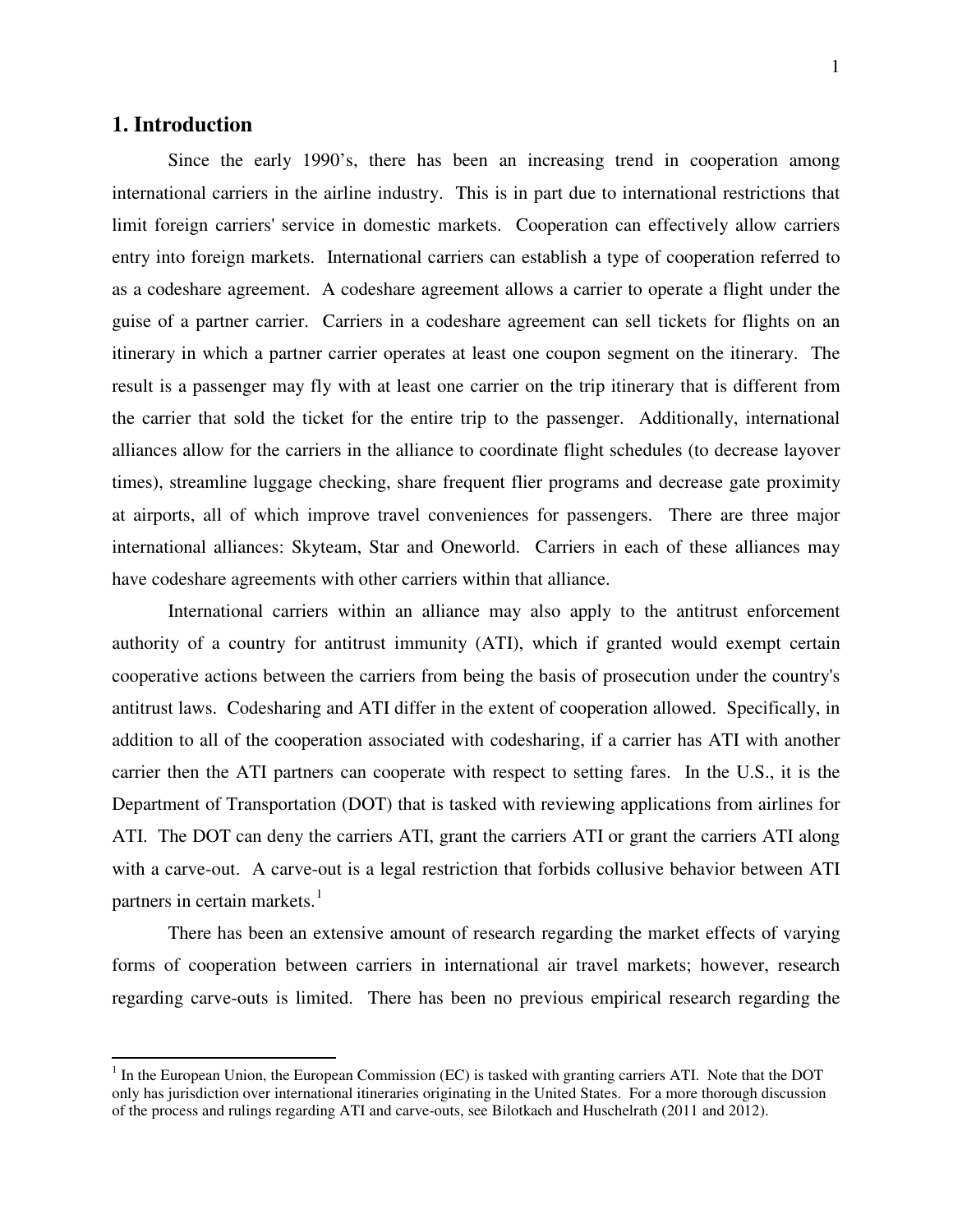market effects of policymakers imposing carve-outs, which is the primary contribution of this study.

A discussion of carve-outs requires a discussion of ATI. There have been numerous theoretical and empirical studies examining the implications of ATI. The results of these studies suggest the consequences of ATI vary by interline markets versus interhub markets. Interline markets are markets in which a passenger must switch operating carriers at some point on their journey. Interhub markets are markets between the carriers' hubs in which a passenger is not required to transfer across operating carriers to complete their journey. The key distinction between these two types of markets is that the partner carriers' transportation services are complementary in interline markets, but substitutable in the interhub markets.

 Brueckner's (2001) theoretical analysis suggests that ATI will lead to lower prices in interline markets, a prediction that is also consistent with theoretical analysis in Choi (2008). This is the result of elimination of double marginalization in the interline markets. However, in interhub markets cooperation will have an anticompetitive effect (raise fares). Brueckner (2001) notes the cooperation by the carriers may induce some cost efficiencies in all markets (interline as well as interhub) due to the impact of economies of passenger-traffic density. Economies of passenger-traffic density is the phrase given to the situation in which an airline is able to lower the marginal cost of transporting a given passenger on a route the larger the volume of passengers it transports through the route [see Brueckner and Spiller (1994) and Gresik and Mansley (2001)]. These cost efficiencies have a countervailing effect to the anticompetitive effect in interhub markets. Thus, if cost efficiencies in interhub markets are sufficiently large, prices may fall in these markets. Numerous empirical studies including Brueckner and Whalen (2000), Brueckner et. al (2011) and Whalen (2007) conclude codesharing and ATI each serve to lower fares in interline markets; although, ATI has the greater effect on prices. This supports the hypothesis that ATI eliminates double marginalization.<sup>[2](#page-3-0)</sup>

Although there are numerous studies examining the effects of ATI, the literature regarding carve-outs is limited. Brueckner and Proost (2010) use a formal theoretical model to better understand when a carve-out can be beneficial or harmful to consumers. The theory suggests that ATI has an anticompetitive effect in interhub markets serving to put an upward

l

<span id="page-3-0"></span><sup>&</sup>lt;sup>2</sup> Numerous additional studies relating cooperation in international markets to prices include, but are not limited to: Bilotkach (2005), Brueckner (2003a), Brueckner (2003b), Flores-Fillol and Moner-Colonques (2007), Gayle and Xie (2014), Hassin and Shy (2004) and Park and Zhang (2000).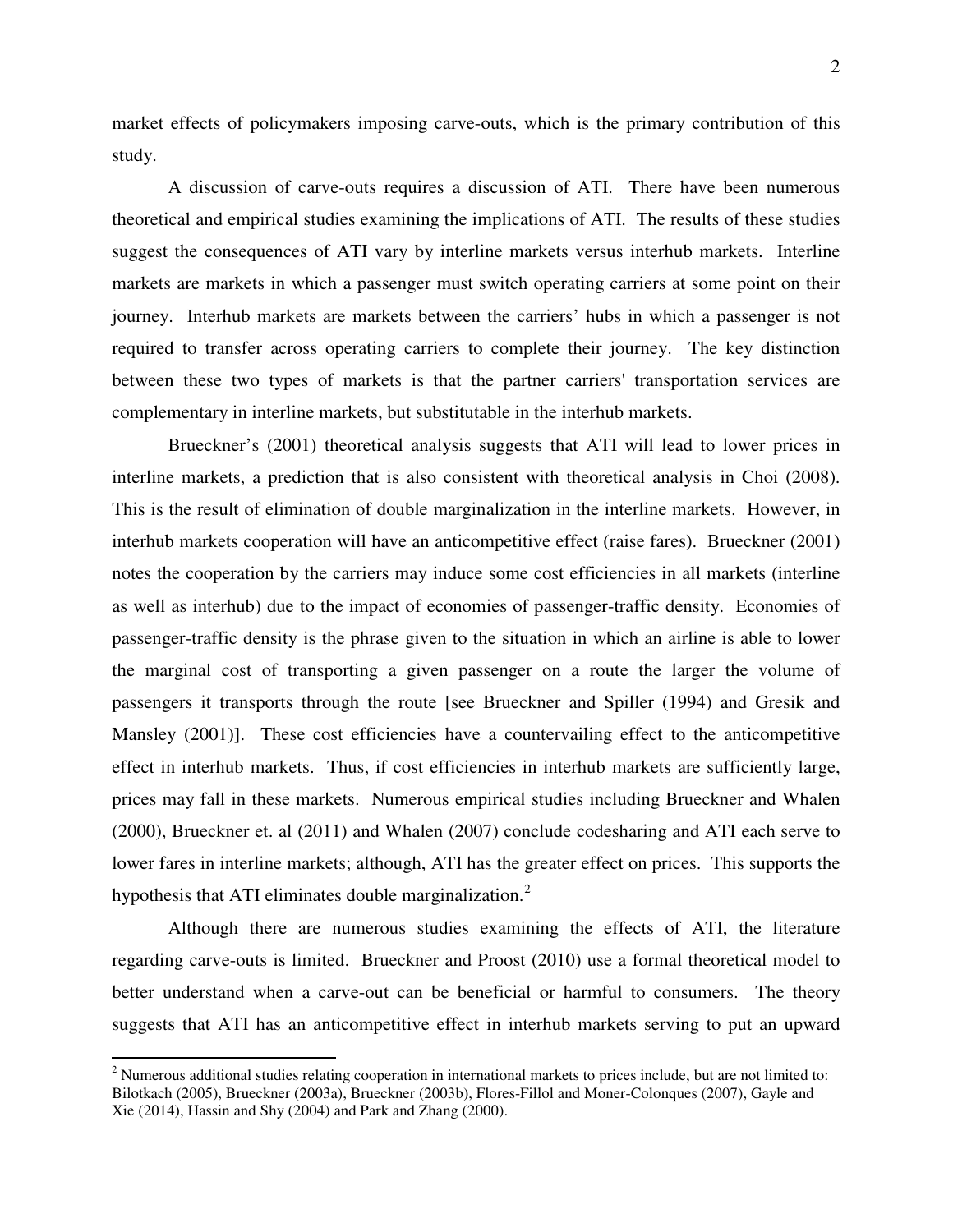pressure on prices for passengers. However, in the presence of economies of passenger-traffic density, ATI may bring cost efficiencies to the carriers. These cost efficiencies can be passed on to passengers in the form of lower prices. Depending on which effect is greater, prices may rise or fall in the interhub markets. Should potential economies of passenger-traffic density be pronounced, imposing a carve-out in principle limits cooperation, which in turn limits the ability to exploit economies of passenger-traffic densities potentially resulting in higher prices versus the alternative of no carve-out.

Brueckner and Picard (2012) explore the question of whether cooperation in interline markets increases the incentive to collude in interhub markets if a carve-out is present. Although the carriers are forbidden from jointly setting prices in the interhub markets, there may be an incentive for tacit collusion. For instance, one of the carriers raises the prices for their flights in the market and, likewise, the other carrier raises their prices without any prior discussion between the carriers. Should this occur, this would pose a problem for regulators since the carve-out may not influence the outcome resulting from cooperative behavior of the ATI partners. However, Brueckner and Picard's (2012) theoretical analysis finds that there exists no incentive for tacit collusion.

The main purpose of this paper is to empirically investigate whether market outcomes are consistent with cooperative price-setting behavior among ATI partners in their carve-out markets. In other words, do ATI partner carriers refrain from cooperatively setting prices in their carve-out markets as required by policymakers, or is there evidence of collusion in the carve-out markets? Answering this question is tantamount to assessing the extent to which application of carve-out policy elicits the market behavior of carriers that policymakers intend. The following is a brief description of the research methodology we use to investigate these issues.

We begin by specifying and estimating a discrete choice demand model of international air travel. We then assume that multiproduct carriers set travel product prices according to a Nash equilibrium. Conditional on the demand parameter estimates, the Nash equilibrium assumption allows us to compute markups and recover marginal costs of the products offered by the carriers. The structural model affords us the opportunity to compute markups and recover marginal costs under two alternative scenarios: (1) where we assume the carriers that are given ATI cooperatively set their product prices in markets designated as carve-outs; and (2) where we assume the ATI partner carriers non-cooperatively set their product prices in their carve-out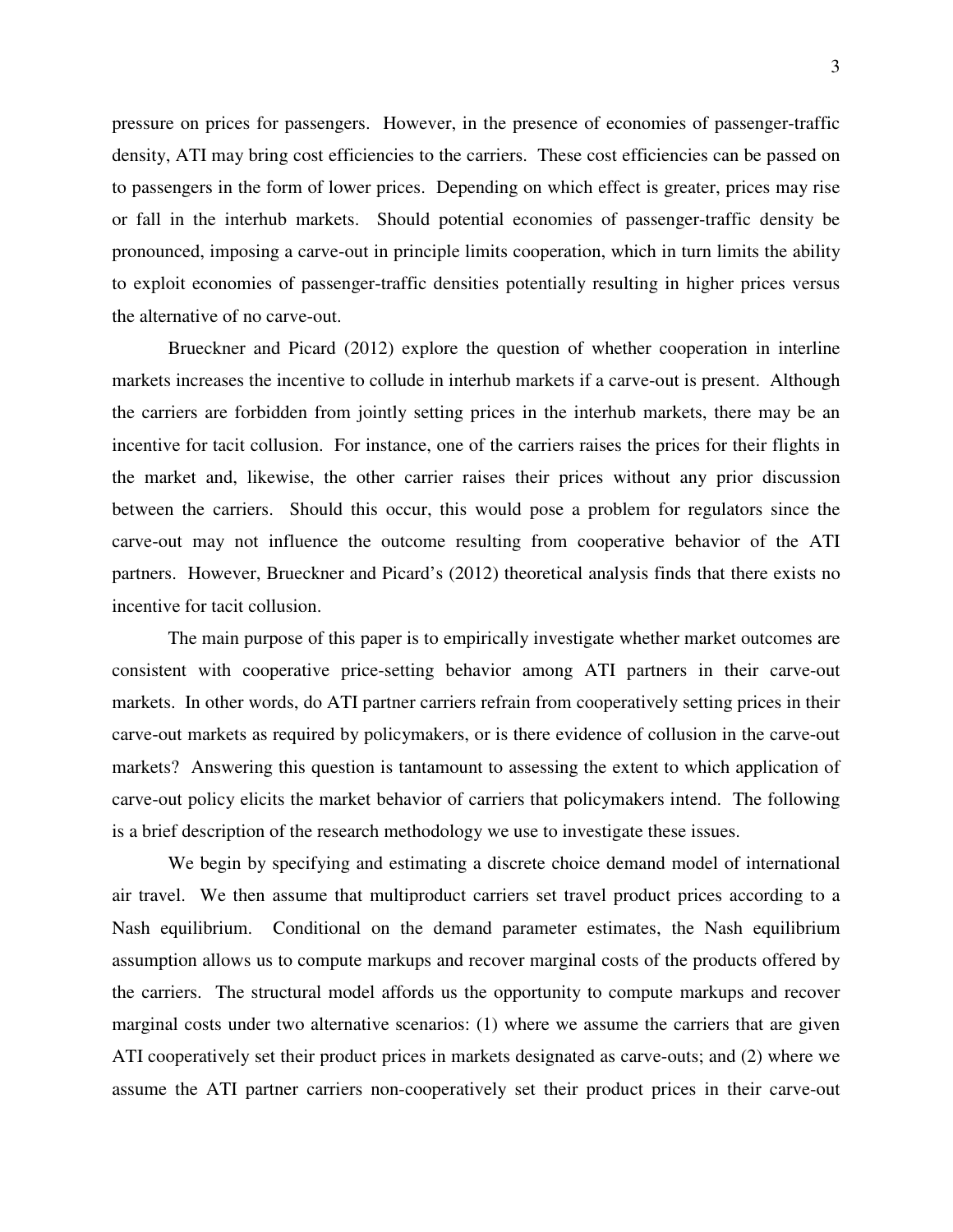markets, as required by a carve-out policy. Based on Vuong (1989), we then employ a Vuongtype non-nested likelihood ratio test to determine under which price-setting assumption the data provides a better goodness of fit.<sup>[3](#page-5-0)</sup> In the combined subsamples of the American  $(AA)/LAN-$ Chile (LA), Delta (DL)/Air France (AF) and United (UA)/Air Canada (AC) ATI pairings, the non-nested test result suggests that the model in which these partner carriers cooperatively set their product prices in their carve-out markets has better statistical support from systematic patterns in the data.

 The paper proceeds as follows. In section 2 we provide discussion of examples in which the DOT granted carriers ATI with carve-outs. In section 3 we discuss the data and define variables used in the analysis. Section 4 discusses the econometric model used in the analysis. Section 5 discusses estimates from the model, Section 6 discusses empirical results regarding the outcomes of partner carriers' behavior in their carve-out markets, and Section 7 summarizes findings and offer concluding remarks.

### **2. Examples of ATI Decisions and Associated Carve-outs**

Given the benefits that cooperation has been found to convey, ATI has been granted to numerous airline partnerships since the DOT's first approval in 1993 of the partnership between Northwest and KLM.<sup>[4](#page-5-1)</sup> However, theory suggests cooperation between partner carriers will result in anticompetitive effects in interhub markets, which harm passengers in these markets. As a result, the DOT may impose a carve-out in the interhub market, which effectively forbids collusion between ATI partner carriers in markets the policymaker designate as carve-out. The carve-out is meant to eliminate the anticompetitive effects. However, in the case that ATI allows the partner carriers to achieve cost efficiencies (even in interhub markets), an effective carve-out may negate some of these cost efficiencies. The DOT must weigh these potential costs and benefits when deciding to impose a carve-out.

The DOT's first approval of ATI with a carve-out was in the case of United Airlines and Lufthansa in 1996. The DOT imposed a carve-out in the Chicago-Frankfurt and Washington D.C.-Frankfurt markets. United Airlines was also given ATI with Air Canada in 1997 where

 $\overline{a}$ 

<span id="page-5-0"></span> $3$  Gasmi, Laffont and Vuong (1992) similarly use non-nested likelihood ratio tests to examine cooperative behavior of Coca-Cola and Pepsi in the soft drink market. For a more complete survey of applications of this type of statistical test, see Kadiyali, Sudhir and Rao (2001).

<span id="page-5-1"></span><sup>&</sup>lt;sup>4</sup> There were no carve-outs given in this first ATI ruling by the DOT.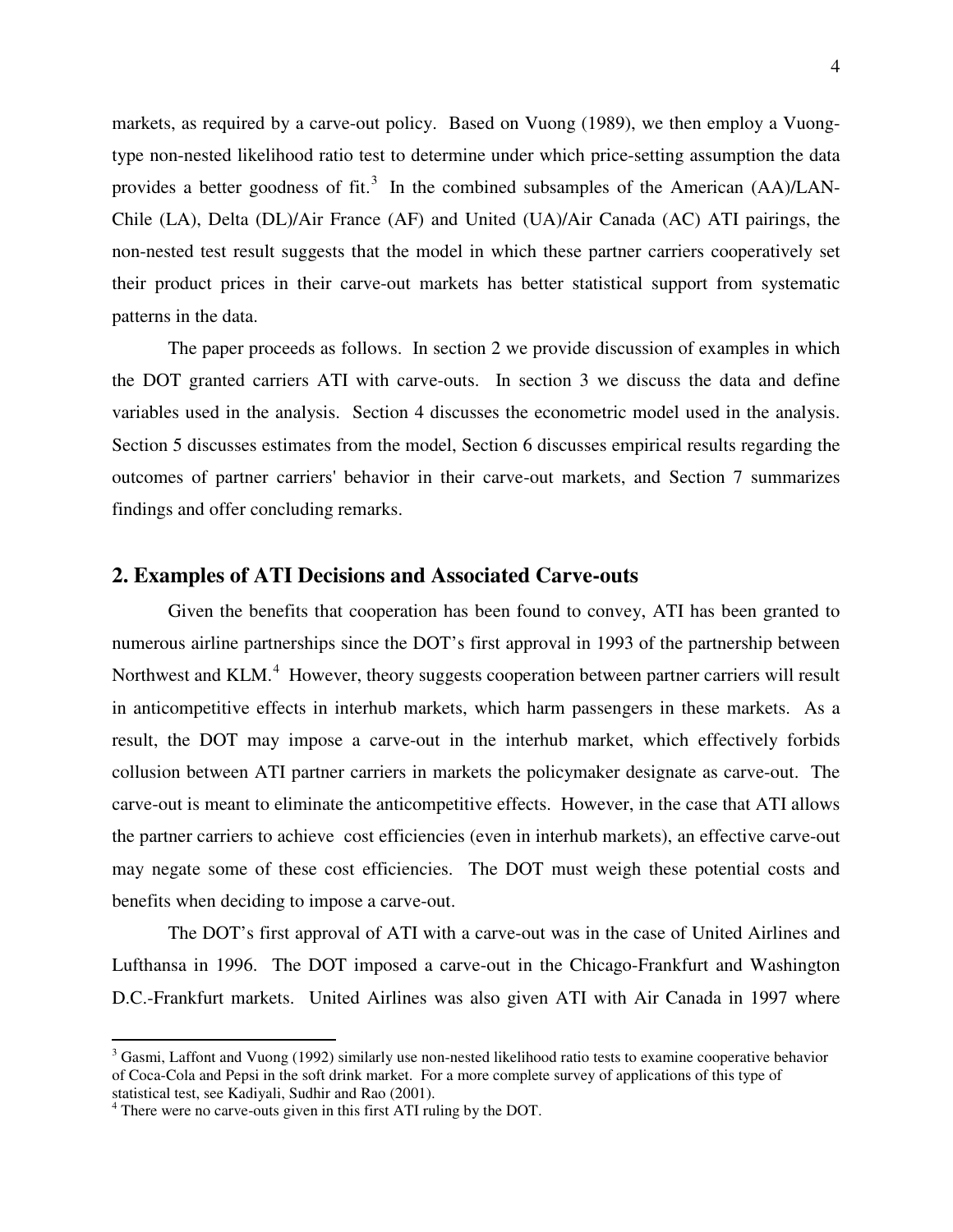carve-outs in two markets were imposed. Similarly, United Airlines was given ATI with Air New Zealand in 2001 where carve-outs in two markets were imposed. United Airlines is currently involved in five separate ATI agreements where three are subject to carve-outs.<sup>[5](#page-6-0)</sup>

American Airlines was first given ATI with Canadian Airlines in 1996 with carve-outs in the New York-Toronto market; although, this particular ATI agreement ceased in 2007. As of this writing, American Airlines has three separate ATI agreements: one with LAN and LAN-Peru (two carve-outs), one with British Airways, Iberia, Finnair and Royal Jordanian (no carveouts) as well as one with Japan Airlines (no carve-outs).

In 1996 the DOT granted ATI to Delta and three foreign carriers (Austrian Airlines, Sabena and Swissair). There were numerous carve-outs in this ruling by the DOT. Additionally, in 2002 there was another ATI ruling regarding Delta that included three different foreign carriers: Air France, Alitalia and Czech Airlines (this was expanded later in 2002 to include a fourth foreign carrier, Korean Air Lines). With this ruling, two carve-outs were implemented. The carve-outs were in the Atlanta-Paris and Cincinnati-Paris markets. In the case of the latter ATI decision regarding Delta, the ATI partnership was expanded to include Northwest in 2008. However, in this expansion, the previously implemented carve-outs were removed. The rationale posited is that a joint-venture among Delta, Northwest, Air France and KLM would allow the carriers to exploit potential cost efficiencies and provide an overall benefit to passengers. Additionally, it is believed that granting the carriers ATI would not significantly lessen competition in those markets.<sup>[6](#page-6-1)</sup>

# **3. Data, Definitions and Descriptive Statistics**

#### *3.1 Data and Sample Selection*

 $\overline{a}$ 

The data used in the study are from the International Passenger Origin and Destination Survey obtained from the U.S. Department of Transportation. The survey is taken quarterly and contains a 10% sample of itineraries for international air travel where at least one segment on the itinerary is operated by a U.S. carrier. Within the dataset, each observation contains information regarding the price of the itinerary, origin airport, destination airport, intermediate airport stops, number of passengers that purchased the particular itinerary, flight distance between each

<span id="page-6-0"></span> $<sup>5</sup>$  For a complete history of ATI decisions and associated carve-outs, see Table A1 in the appendix.</sup>

<span id="page-6-1"></span><sup>&</sup>lt;sup>6</sup> See U.S. Department of Transportation Office of the Secretary, Final Order 2008-5-32, May 22, 2008.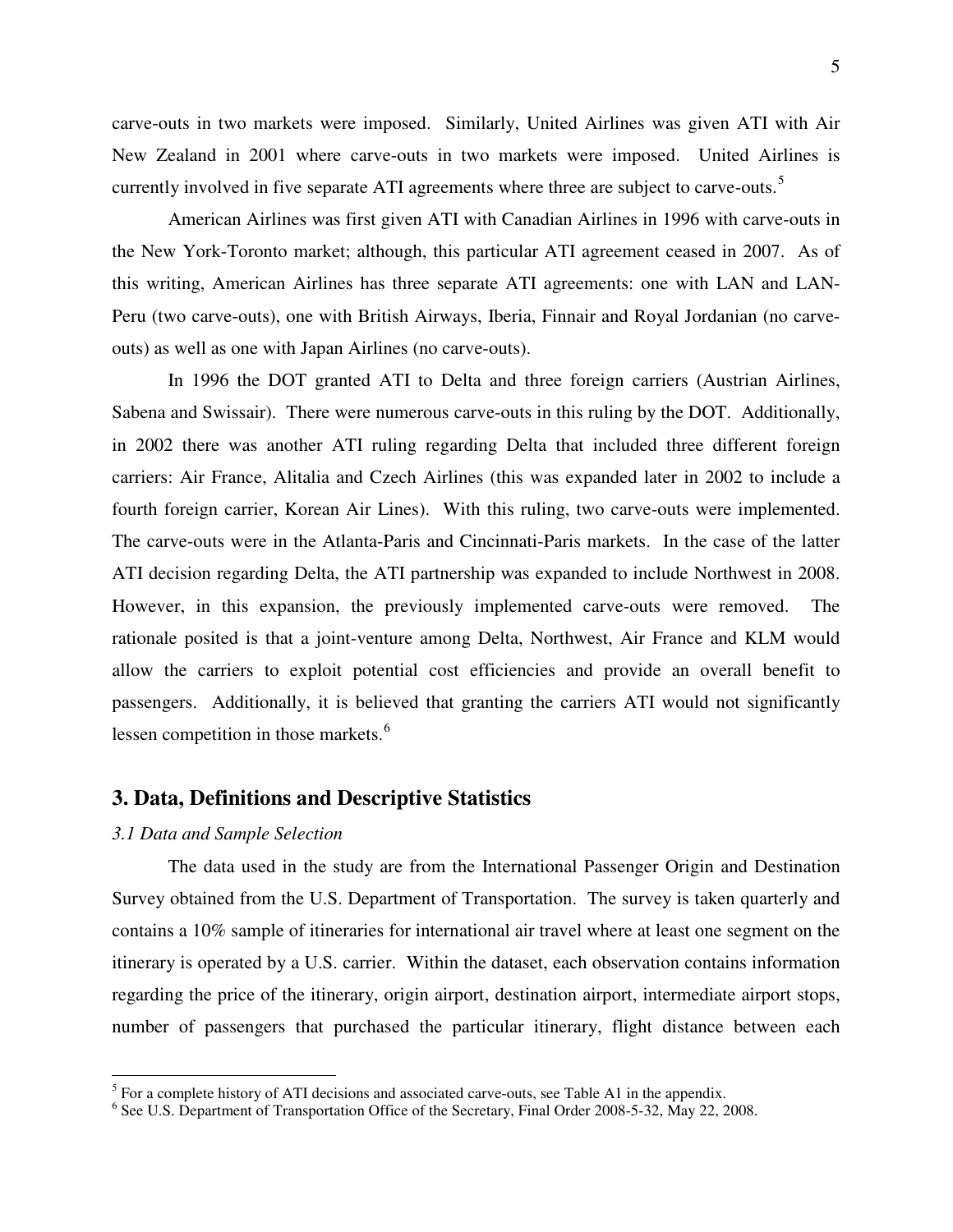intermediate stop, ticketing carrier(s) for each coupon segment and operating carrier(s) for each coupon segment. The data used in the study span from the first quarter of 2005 through the fourth quarter of 2010.

Our sample is restricted to itineraries that meet the following criteria. First, we keep only itineraries that are roundtrip. Itineraries that involve multiple ticketing carriers are also eliminated. Additionally, itineraries that include the origin or destination as an intermediate stop or where the destination is another U.S. location are dropped. Itineraries where an intermediate stop airport appears multiple times on the going (outbound) or coming (inbound) portion of the itinerary are also discarded. Finally, we eliminate itineraries with a price less than \$100 or greater than \$10,000.

 We define a market as an origin airport and destination airport combination at a particular time period. For instance, travel from ORD (O'Hare International Airport in Chicago, U.S.) to FRA (Frankfurt Airport in Frankfurt, Germany) is a separate market than ORD to CDG (Charles de Gaulle Airport in Paris, France). Likewise, travel from ORD to FRA in the first quarter of 2005 is a separate market than ORD to FRA in the second quarter of 2005. A product offered within a market is defined by the unique combination of ticketing carrier, group of operating carriers, and sequence of airports on the travel itinerary.

The number of itineraries in the dataset are very large and in many cases repeated multiple times. Thus, to further simplify our analysis we collapse the itineraries in each market based on defined products. We obtain the price of a product by the mean price for which the product was purchased, and the quantity sold, *q*, as the number of passengers that purchased the itinerary. All prices are converted to 2005 dollars using the consumer price index. In our final sample, there are a total of 1,791,108 observations/products and 475,639 different markets.

Consistent with the objective of our analysis, our sample data focus on markets in which ATI partner carriers each sell differentiated substitute products to consumers, i.e., consumers have the option to purchase substitutable products from each ATI partner carrier in a given market.<sup>[7](#page-7-0)</sup> In addition, a subset of these markets are designated as carve-out for the partner carriers. In the dataset, there are three such instances in which carriers with ATI each offered products in carve-out markets as well as other markets. This is the case with the UA/AC, DL/AF

 $\overline{a}$ 

<span id="page-7-0"></span> $<sup>7</sup>$  A kev point to note is that the data sample we use pertains to markets where the ATI partners are selling (ticketing</sup> carriers) products, not always necessarily where the ATI partners operate flights.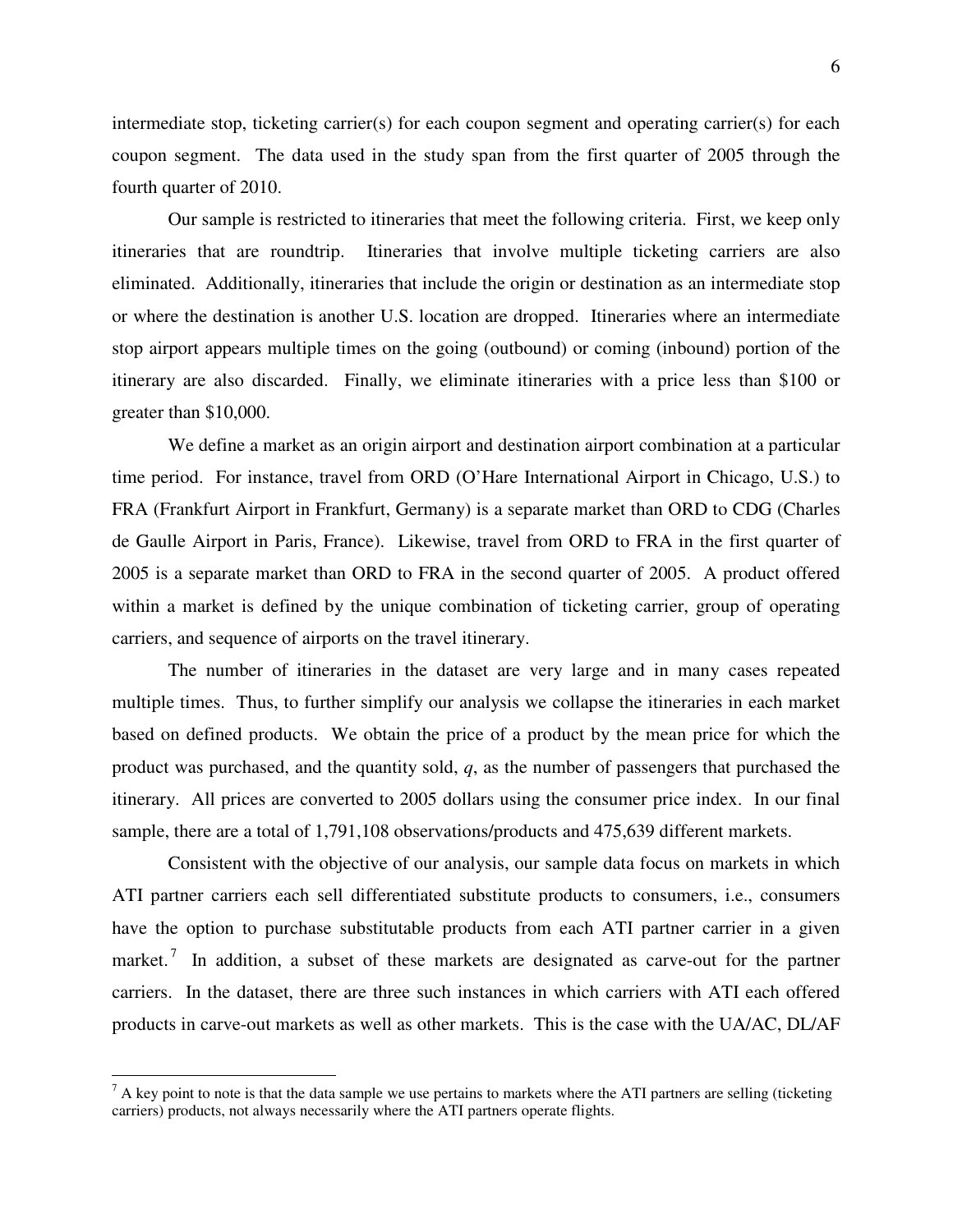and AA/LA ATI partner pairings. For instance, UA and AC are subject to carve-outs in the Chicago/Toronto and San Francisco/Toronto markets. UA and AC each offered products in these two carve-out markets. It is also the case that UA and AC each offered products in other markets including, but not limited to the following: Denver/Toronto and Newark/Vancouver. As a result, we focus our attention to the three aforementioned ATI partner pairings and their respective carve-outs. Table 1 illustrates the defined carve-out markets in our sample that we analyze.

| Table 1. Carve-Out Markets in the Data Sample that we Analyze* |                       |                          |                          |  |  |
|----------------------------------------------------------------|-----------------------|--------------------------|--------------------------|--|--|
| Carriers                                                       | Carve-out markets     | Sample date begin (Q/YR) | Sample date end $(Q/YR)$ |  |  |
| United/Air Canada                                              | Chicago-Toronto       | 1/2005                   | 4/2010                   |  |  |
|                                                                | San Francisco-Toronto | 1/2005                   | 4/2010                   |  |  |
| Delta/Air France                                               | Atlanta-Paris         | 1/2005                   | 2/2008                   |  |  |
|                                                                | Cincinnati-Paris      | 1/2005                   | 2/2008                   |  |  |
| American/LAN-Chile                                             | Miami-Santiago        | 1/2005                   | 4/2010                   |  |  |

\*Note the carve-outs markets are defined using the respective carrier's hub in the city.

#### *3.2 Variable Definitions*

Codesharing is defined as a situation in which the carrier that sells the travel ticket to the passenger (the ticketing carrier), differs from the carrier that owns the plane that transports the passenger (the operating carrier). The first step in creating a codeshare variable is to account for regional carriers in the sample. We make the assumption that the regional carriers operate for a major carrier. For example, consider the case of the domestic regional carrier SkyWest Airlines (OO). In our sample the assumption is made that SkyWest Airlines is operating local routes within the US for the major US ticketing carrier, where the major US ticketing carrier often transports passengers internationally using its own planes. Therefore, in the sample the ticketing carrier/operating carrier, UA/OO, would be converted to UA/UA and not classified as codesharing between these carriers. As such, following much of the literature on airline codesharing, our study only considers codesharing between major carriers.

 There are two main types of codesharing: (1) Traditional; and (2) Virtual. We distinguish between these two types of codesharing based on whether or not passengers are required to transfer from one operating carrier to another on the relevant portion of the itinerary being labeled as codeshare. Specifically, on virtual codeshare portions of the itinerary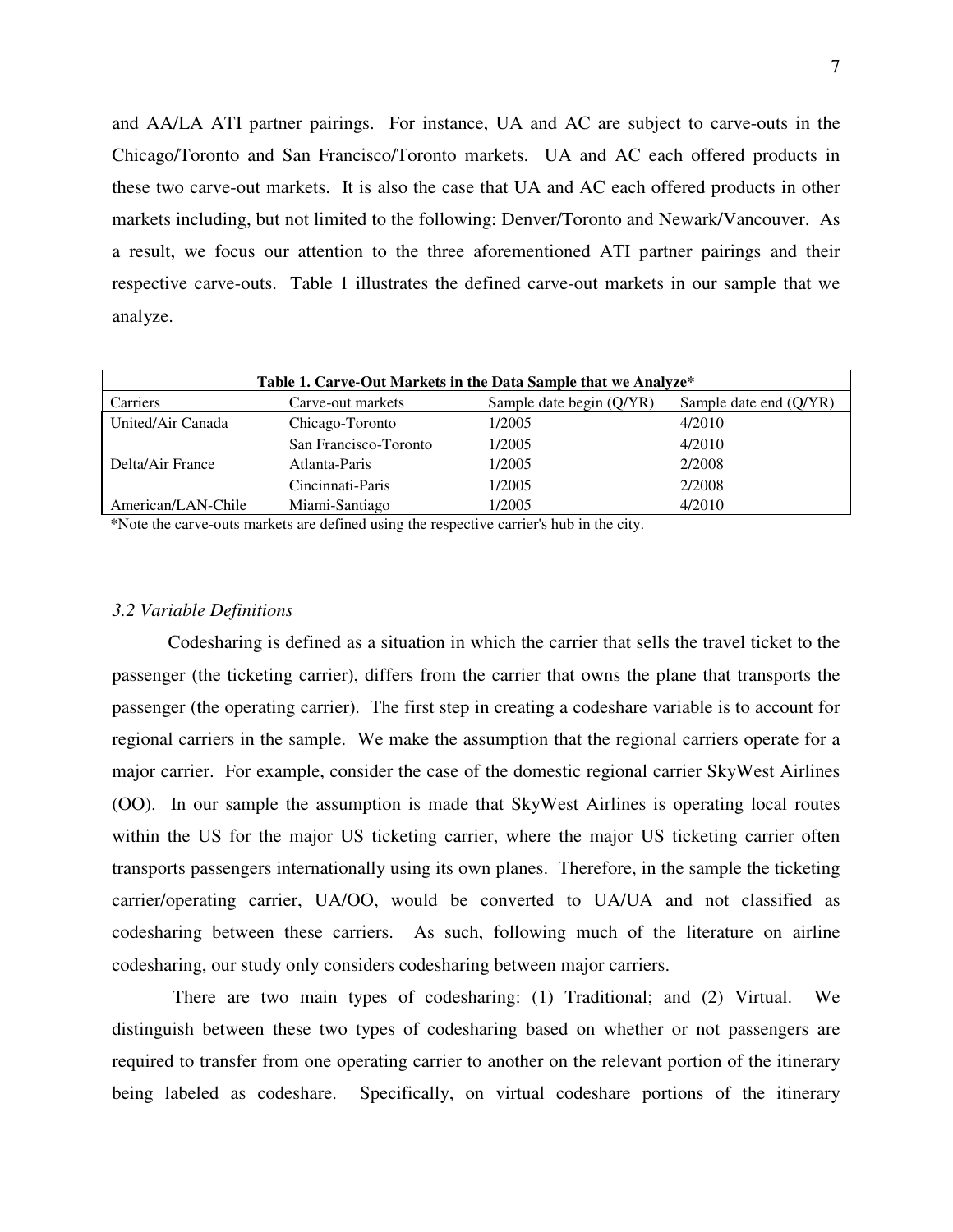passengers are not required to transfer from one operating carrier to another, while transfer across operating carriers is required on traditional codeshare portions of the itinerary. Effectively, traditional codesharing requires complementary operating services between partner carriers, while virtual codesharing does not. We further distinguish between two types of traditional codesharing: (*i*) Traditional 1; and (*ii*) Traditional 2. Traditional 1 requires that the ticketing carrier also provides operating services on at least one segment of the traditional codeshare portion of the itinerary, while for Traditional 2 the ticketing carrier does not provide any operating services on the traditional codeshare portion of the itinerary. Note that Traditional 2 necessarily involves at least three partner carriers, where one carrier is solely the ticketing carrier and the others are operating carriers.

We construct variables that correspond to the three types of codesharing described above. One type of codeshare variable is defined as *Trad\_1\_going*. *Trad\_1\_going* is a zero-one dummy variable that takes a value of one only if at least one coupon segment on the going portion of the product is operated by the ticketing carrier, and the remaining coupon segment(s) on the going portion of the product is(are) operated by a partner carrier. Likewise, *Trad\_1\_coming*, accounts for this type of codesharing on the coming portion of the product. *Trad\_2\_going* (*Trad\_2\_coming*) is a zero-one dummy variable that takes a value of one only if the ticketing carrier is not an operating carrier on the going (coming) portion of the product, and there are multiple partner operating carriers on this going(coming) portion of the product. With each of these 2 types of traditional codeshare products, passengers are switching operating carriers at some point along their journey between the origin and destination. *Virtual\_going* (*Virtual\_coming*) is a zero-one dummy variable that takes a value of one only if the ticketing carrier is different than the operating carrier, and all coupon segments on the going (coming) portion are operated by the same carrier. Last, certain portions of a given itinerary may not involve any codesharing and are classified as online. *Online\_going* (*Online\_coming*) is a zeroone dummy variable that takes a value of one only if the ticketing carrier is the operating carrier for all coupon segments on the going (coming) portion of the product.

Other variables used in the analysis include, *Opres*, a measure of the size of each airline's presence at the origin airport of each market in the data. Variable *Opres* takes a value equal to the number of distinct destination airports to which a carrier offers non-stop service leaving from the relevant origin airport for which variable *Opres* is being used to measure the size of the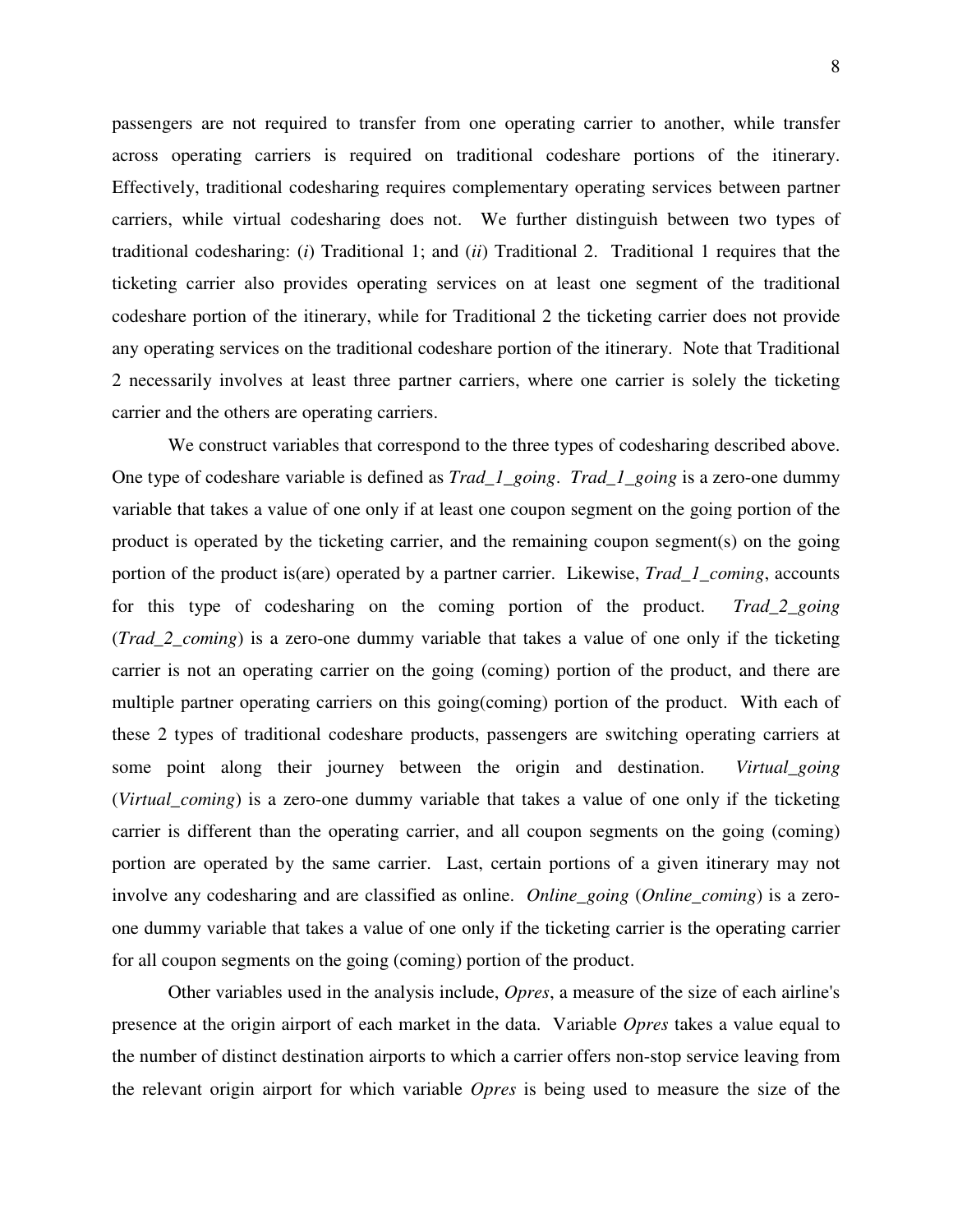airline's presence. In contrast, variable *MC\_opres* takes on a value equal to the number of distinct airports from which a carrier offers non-stop service going to the relevant origin airport for which *MC\_opres* is being used to measure the size of the airline's presence. Effectively, *Opres* is measured from the perspective of an airline's distinct "outbound" activities from an origin airport of a market, while *MC\_opres* is measured from the perspective of an airline's "inbound" activities to the origin airport of a market. $8$  Given that the origin airport for each itinerary is located in the U.S., *MC\_opres* is calculated using the Domestic Passenger Origin and Destination Survey. This dataset is maintained by the U.S. Department of Transportation and is the domestic equivalent to the international dataset.

The idea for two different presence variables is that *Opres* is more appropriate for partly explaining variations in demand across airlines, while *MC\_opres* is more appropriate for partly explaining variations in marginal cost across airlines. *Opres* is more appropriate for partly explaining variations in demand as consumers likely care about how many different destinations to which an airline flies non-stop from the passenger's origin airport. *MC\_opres* is more appropriate for explaining variations in marginal cost across airlines since a larger *MC\_opres* value for an airline at an airport indicates that the airline can channel larger volumes of passengers through the airport, which may facilitate the airline being better able to exploit economies of passenger-traffic density.<sup>[9](#page-10-1)</sup>

*Nonstop\_going* (*Nonstop\_coming*) is a zero-one dummy variable that takes a value of one only if the going (coming) portion of the product is a non-stop flight between the origin and destination. *Itinerary\_dist\_going* (*Itinerary\_dist\_coming*) is a variable that measures the flying distance of the going (coming) portion of the product. *Route\_qual\_going* (*Route\_qual\_coming*) is a measure of the routing quality of the going (coming) portion of the product. It is defined as the minimum flying distance going to (coming from) the destination airport in the origindestination market as a percentage of the actual flying distance on the going (coming) portion of

l

<span id="page-10-1"></span><span id="page-10-0"></span><sup>8</sup>An airline's inbound and outbound nonstop service activities at an airport need not be symmetrical in terms of the number and/or identity of endpoint cities from which its inbound flights come compared to the number and/or identity of endpoint cities to which it provides nonstop outbound service. A reason for the potential asymmetry is that the plane used to provide inbound nonstop service to the relevant airport for a subset of passengers on the plane, may not contain nonstop passengers for the outbound service from the relevant airport to possibly a different city. As such, while variables *Opres* and *MC\_opres* are likely positively correlated, they need not be perfectly correlated. <sup>9</sup>As described previously, economies of passenger-traffic density is the phrase given to the situation in which an airline is able to lower the marginal cost of transporting a given passenger on a route the larger the volume of passengers it transports through the route.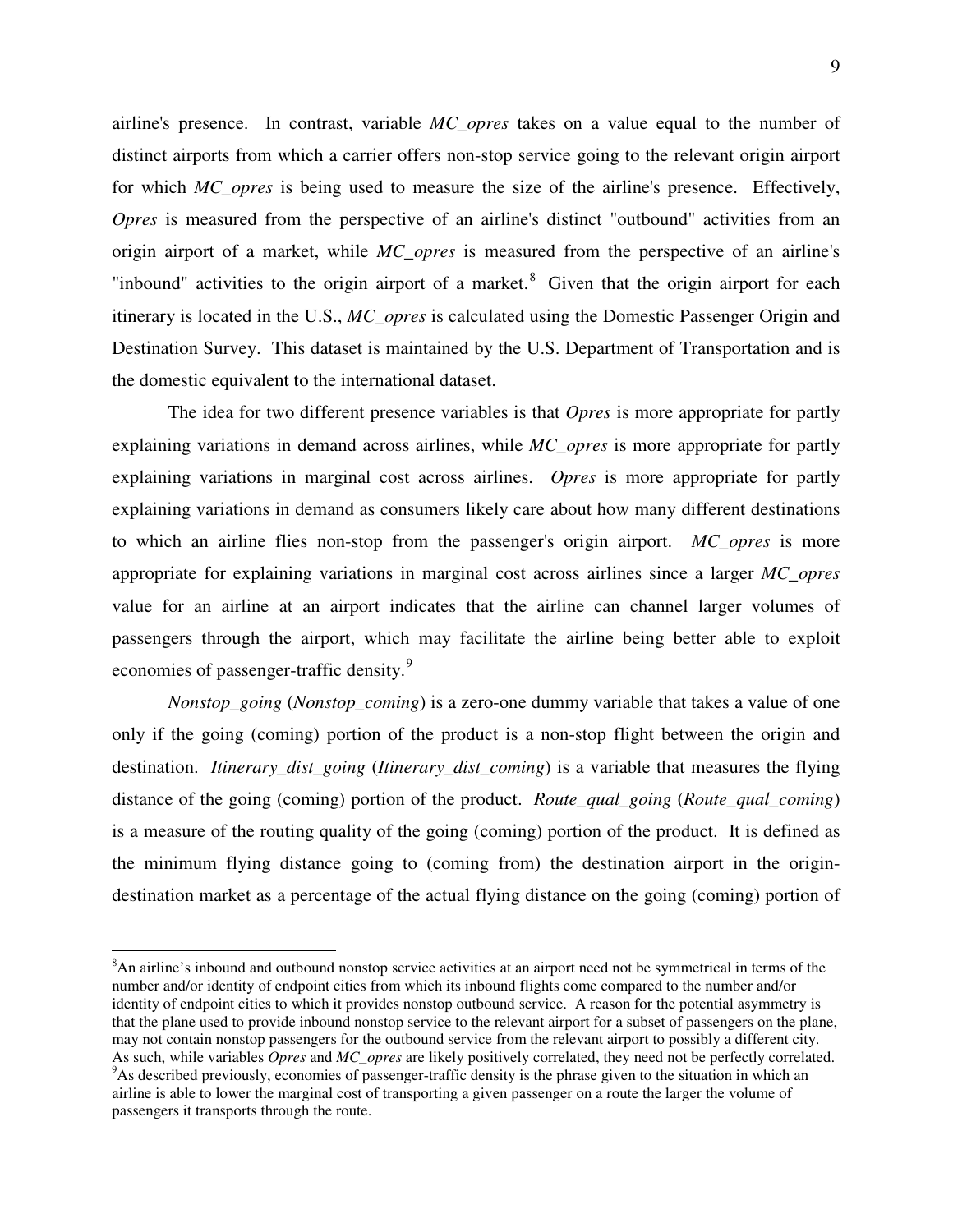the itinerary for the product for which the routing quality is being measured. If *Route qual going (Route qual coming)* takes on the maximum value of 100, then in terms of flying distance this is the most travel-convenient routing offered in the market for the going (coming) portion of the trip.<sup>[10](#page-11-0)</sup>

*Close\_comp\_going* (*Close\_comp\_coming*) is a variable that indicates the number of other products in the market with the same number of coupon segments on the going (coming) portion of the product, where these other competing products are not offered by the airline that offers the product for which the *Close\_comp\_going* (*Close\_comp\_coming*) measure is computed. Finally, the observed product share, denoted by  $S_{imt}$ , is the market share of product *j* in origin-destination pair, *m*, at time *t*.  $S_{imt}$  is calculated as the quantity sold of the product,  $q_{imt}$ , divided by the number of potential consumers for the market,  $POP_{mt}$ , (measured by the population size of the origin city).<sup>[11](#page-11-1)</sup> Table 2 shows summary statistics for the aforementioned variables.

| <b>Table 2. Descriptive Statistics</b><br>$(2005Q1 - 2010Q4)$ |           |          |          |        |  |
|---------------------------------------------------------------|-----------|----------|----------|--------|--|
| Variable                                                      | Mean      | Std. Dev | Min      | Max    |  |
| Real_price <sup>1</sup>                                       | 979.28    | 901.90   | 89.55    | 9,992  |  |
| Quantity                                                      | 5.62      | 39.12    | 1        | 5,812  |  |
| $S_{\text{imt}}$                                              | 1.72e-3   | 0.01     | 1.18e-5  | 0.95   |  |
| Opres                                                         | 26.48     | 40.56    | $\Omega$ | 265    |  |
| MC_opres                                                      | 24.08     | 31.15    | $\Omega$ | 182    |  |
| Nonstop_going                                                 | 0.04      | 0.20     | $\Omega$ |        |  |
| Nonstop_coming                                                | 0.04      | 0.20     | $\Omega$ | 1      |  |
| Itinerary_dist_going                                          | 3,949.23  | 2,485.02 | 96       | 17,801 |  |
| Itinerary_dist_coming                                         | 3,952.83  | 2,488.72 | 96       | 17,586 |  |
| Route_qual_going                                              | 94.07     | 9.28     | 35.71    | 100    |  |
| Route_qual_coming                                             | 94.00     | 9.36     | 28.28    | 100    |  |
| Close_comp_going                                              | 6.02      | 9.68     | $\Omega$ | 116    |  |
| Close_comp_coming                                             | 5.97      | 9.62     | $\Omega$ | 112    |  |
| Trad_1_going                                                  | 0.16      | 0.36     | $\theta$ | 1      |  |
| Trad_1_coming                                                 | 0.16      | 0.37     | $\Omega$ | 1      |  |
| Trad_2_going                                                  | 1.57e-3   | 0.04     | $\Omega$ | 1      |  |
| Trad_2_coming                                                 | 2.09e-3   | 0.05     | $\Omega$ |        |  |
| Virtual_going                                                 | 0.02      | 0.14     | $\Omega$ |        |  |
| Virtual_coming                                                | 0.02      | 0.15     | $\theta$ |        |  |
| <b>Observations</b>                                           | 1,791,108 |          |          |        |  |
| <b>Markets</b>                                                | 475,639   |          |          |        |  |

1. Fare for entire round-trip itinerary measured in constant year 2005 dollars

l

<span id="page-11-0"></span> $10$  See Chen and Gayle (2014) for a detailed discussion of this distance-based measure of routing quality.

<span id="page-11-1"></span> $11$  Since product shares are extremely small values when using population size to measure potential market size, product shares are scaled up by a factor of 100.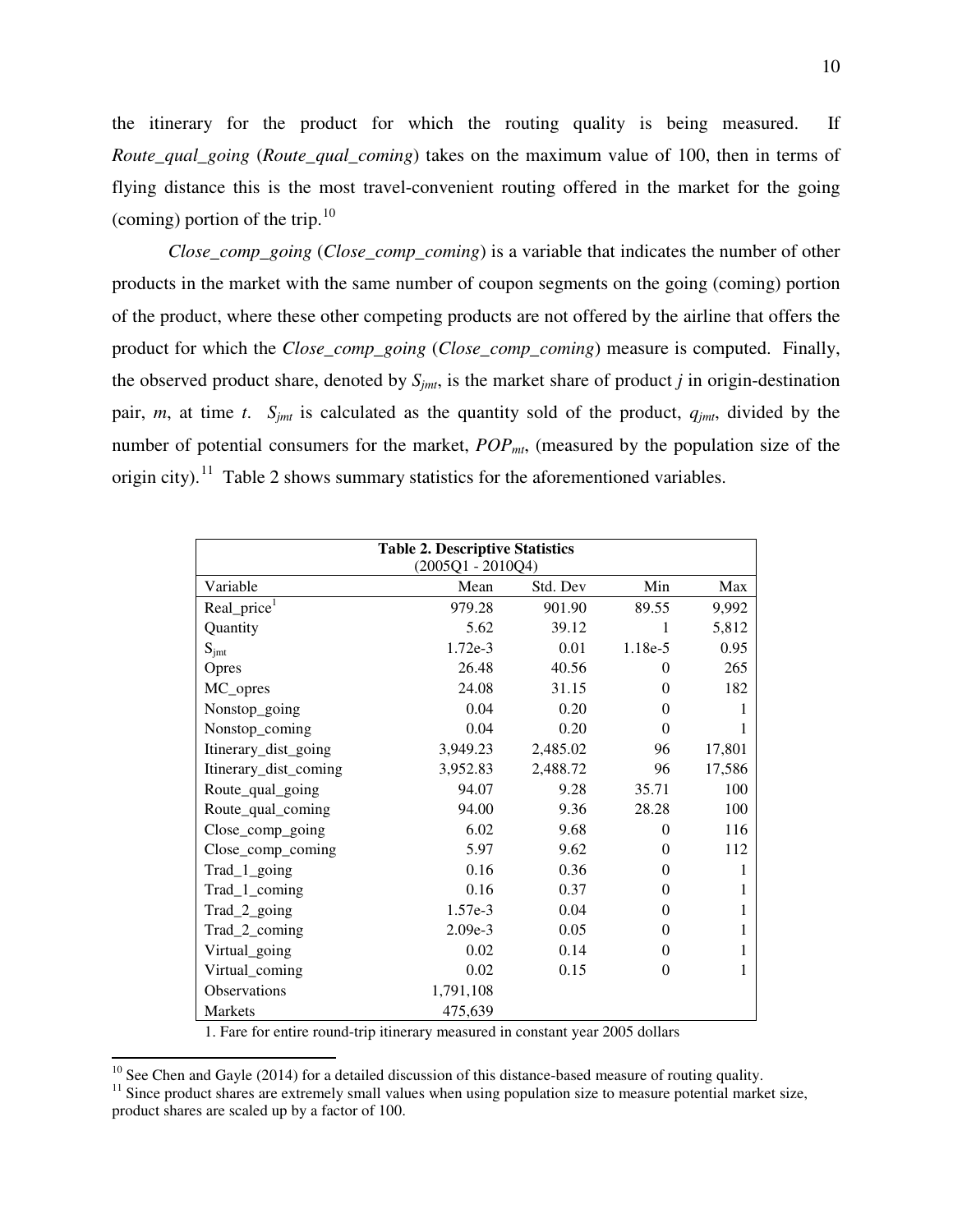# **4. Model**

# *4.1 Demand*

A nested logit model is used to capture consumer's choice behavior among differentiated air travel products sold in international air travel markets. In each market we assume the number of potential consumers is equal to the population size in the originating city, *POP*. Each consumer, denoted by *c*, can choose any one of  $J + 1$  options,  $j = 0,1,...,J$ . The outside option/good  $(j = 0)$  represents the consumer's choice to not purchase any of the  $j = 1,...,J$ differentiated air travel products in the market, which effectively represents the consumer's choice not to fly internationally.

The products within each market are organized into  $G + 1$  mutually exclusive groups, *g = 0,1,…,G*. The products within each group are closer substitutes than the substitutability of products across groups. Groups are defined based on products offered by the same ticketing carrier.

Given this information, each consumers' discrete choice optimization problem is to choose the alternative that yields them the highest utility:

$$
\max_{j \in \{0, 1, \dots, J_{mt}\}} \{u_{cjmt} = \mu_{jmt} + \delta \zeta_{cgmt} + (1 - \delta) \varepsilon_{cjmt}^d\}. \tag{1}
$$

The term  $\mu_{imt}$  represents the mean utility across all consumers that purchase product *j*. Here, *m* indexes an origin airport and destination airport combination, and *t* indexes the time period.  $\zeta_{cgmt}$ , is a random compenent of utility common to all products in group *g*.  $\varepsilon_{cjmt}^d$  is a random component of utility specific to consumer *c* from consuming product *j*.  $\delta$  is a parameter that lies within the range of 0 to 1 and measures the consumer's correlation of preference across products within the same group. As  $\delta$  approaches 1, consumers view products within the same group as closer substitutes. The random components  $\zeta_{cgmt}$  and  $\varepsilon_{cjmt}^d$  have distributions such that  $\delta \zeta_{cgmt} + (1 - \delta) \varepsilon_{cjmt}^d$  has type 1 extreme value distribution.

The mean utility,  $\mu_{jmt}$ , is specified as a linear function of product characteristics:

$$
\mu_{jmt} = x_{jmt} \phi^x - \phi^p p_{jmt} + \xi_{jmt}.
$$
\n(2)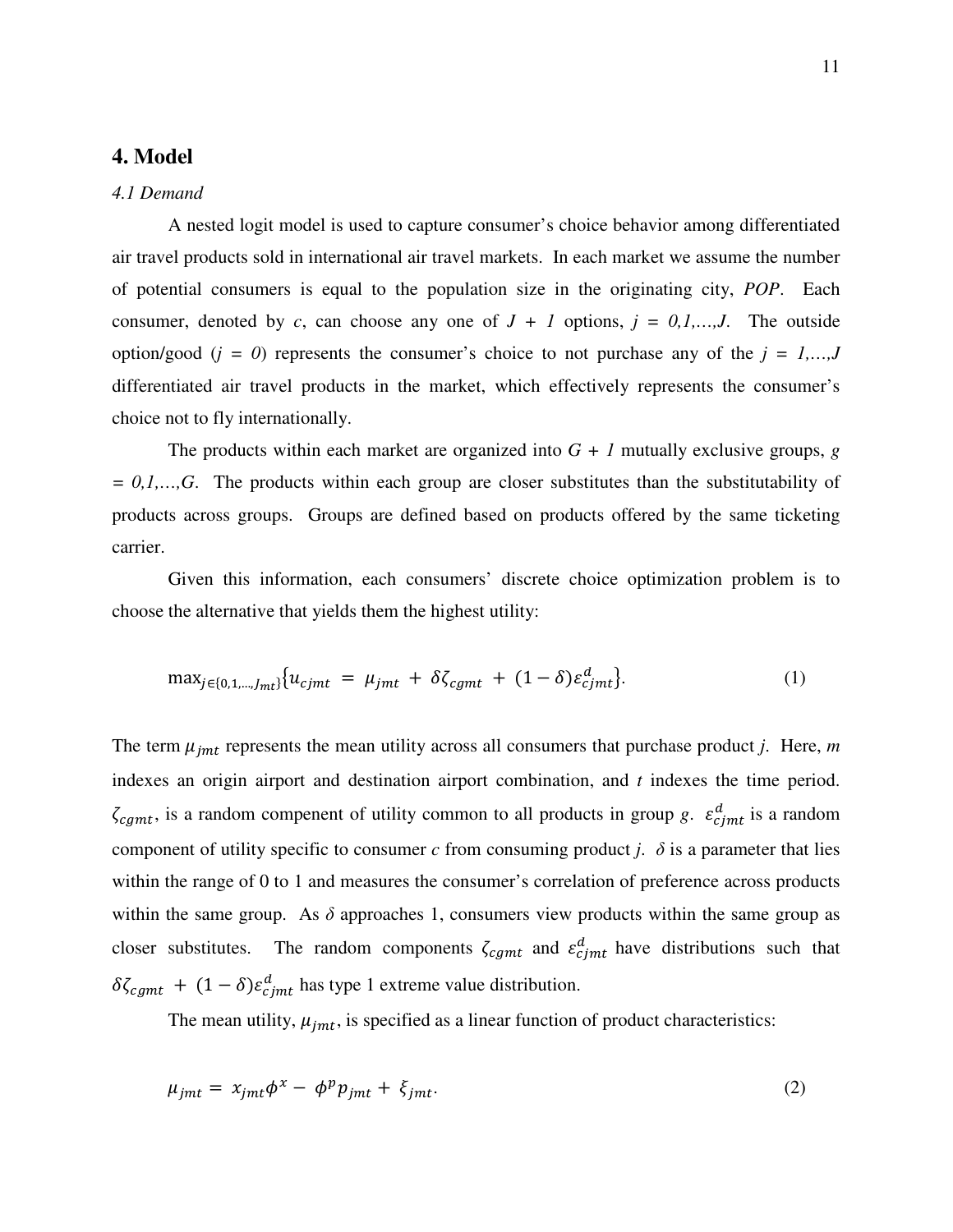Thus, the mean utility from consuming product *j* is a function of the price of product *j*,  $p_{imt}$ , a vector of observed non-price product characteristics,  $x_{jmt}$ , and an error term,  $\xi_{jmt}$ , representing the unobserved (by the researchers) product characteristics.  $\phi^x$  and  $\phi^p$  are parameters to be estimated in the demand model.

The nested logit model yields the following predicted share function for product *j*:

$$
s_j(p, x, \xi; \phi^x, \phi^p, \delta) = \frac{\exp\left[\frac{\mu_j}{(1-\delta)}\right]}{D_g} \times \frac{D_g^{1-\delta}}{1 + \sum_{g=1}^G D_g^{1-\delta}},\tag{3}
$$

where  $D_g = \sum_{k \in G_g} \exp \left[\frac{\mu_k}{1-\delta}\right]$ , and the specification of  $\mu_j$  is given in equation (2). The subscript notations for market have been dropped only for convenience. The demand for product *j* is given by the following:

$$
d_j = s_j(p, x, \xi; \phi^x, \phi^p, \delta) \times POP,
$$
\n<sup>(4)</sup>

where  $\phi^x$ ,  $\phi^p$  and  $\delta$  are the parameters to be estimated in the demand model.

# *4.2 Supply*

To facilitate modeling supply of air travel products that involve codesharing, we assume that the ticketing carrier of the product markets and sets the final price for the round-trip ticket and compensates operating carrier(s) for operating services provided. Unfortunately for researchers, partner airlines do not publicize details of how they compensate each other on their codeshare flights, so we face the challenge of specifying a modeling approach that captures our basic understanding of what is commonly known about how a codeshare agreement works without imposing too much structure on a contracting process about which we have few facts. The approach we use to model supply of products that involve codesharing is also used by Chen and Gayle (2007) and Gayle (2013).

 A codeshare agreement can be thought of as a privately negotiated pricing contract between partners  $(w, \Gamma)$ , where w is a per-passenger price the ticketing carrier pays over to an operating carrier for transporting the passenger, while Γ represents a potential lump-sum transfer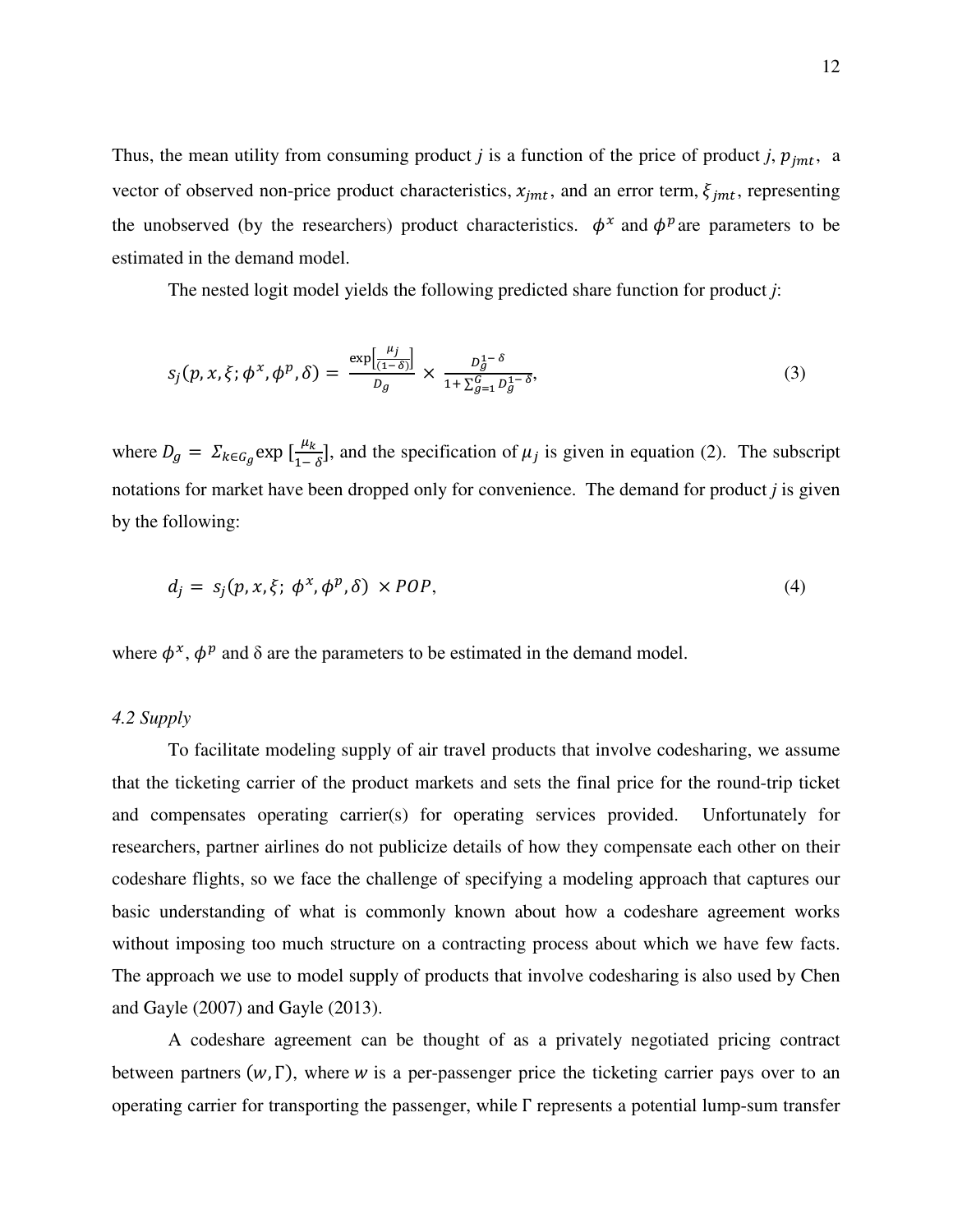between partners that determines how the joint surplus is distributed. For the purposes of this paper it is not necessary to econometrically identify an equilibrium value of Γ.

Let the final price of a product that involves codesharing be determined within a sequential price-setting game, where in the first stage of the sequential process an operating carrier sets price,  $w$ , for transporting a passenger using its own plane(s), and privately makes this price known to its partner ticketing carrier. In the second stage, conditional on the agreed-upon price  $w$  for services supplied by the operating carrier, the ticketing carrier sets the final roundtrip price  $p$  for the product. The final subgame in this sequential price-setting game is played between ticketing carriers, and produces the final ticket prices observed by consumers and us the researchers.

Let each ticketing carrier, denoted by *f*, offer to consumers a set of products, denoted by  $F_f$ . Thus, ticketing carrier *f* in market *m* sets final prices for these products according to the following optimization problem:

$$
max_{p_j \forall j \in F_f} \left[ \sum_{j \in F_f} (p_j - mc_j) q_j \right], \tag{5}
$$

where  $\left[\sum_{j \in F_f}(p_j - mc_j)q_j\right]$  is variable profit carrier *f* obtains in the market by offering the set of products  $F_f$  to consumers,  $p_j$  is the price of product *j*,  $mc_j$  is the effective combined marginal cost ticketing carrier *f* incurs by offering product *j* and  $q_j$  is the quantity sold of product *j*.

Let  $r$  indexes operating carriers, and  $R_i$  be the set of operating carriers that use their own planes to provide transportation services to product *j*. The effective combined marginal cost of product *j* is given by  $mc_j = c_j^f + \sum_{r \in R_j} w_j^r$ .  $c_j^f$  is the part of the effective combined marginal cost that ticketing carrier  $f$  incurs by using its own plane to provide transportation services on some segment(s) of the trip needed for product *j*. If ticketing carrier  $f$  does not provide transportation service on any segment of the trip, then  $c_j^f = 0$ .  $w_j^r$  is the price ticketing carrier f pays to operating carrier r for its transportation service on the trip segment(s) that use(s) plane(s) owned by operating carrier  $r$ .

Since in equilibrium quantity of product *j* demanded is equal to quantity supplied, i.e.  $d_j = q_j$ , then we can replace  $q_j$  in the optimization in (5) with the expression on the right-hand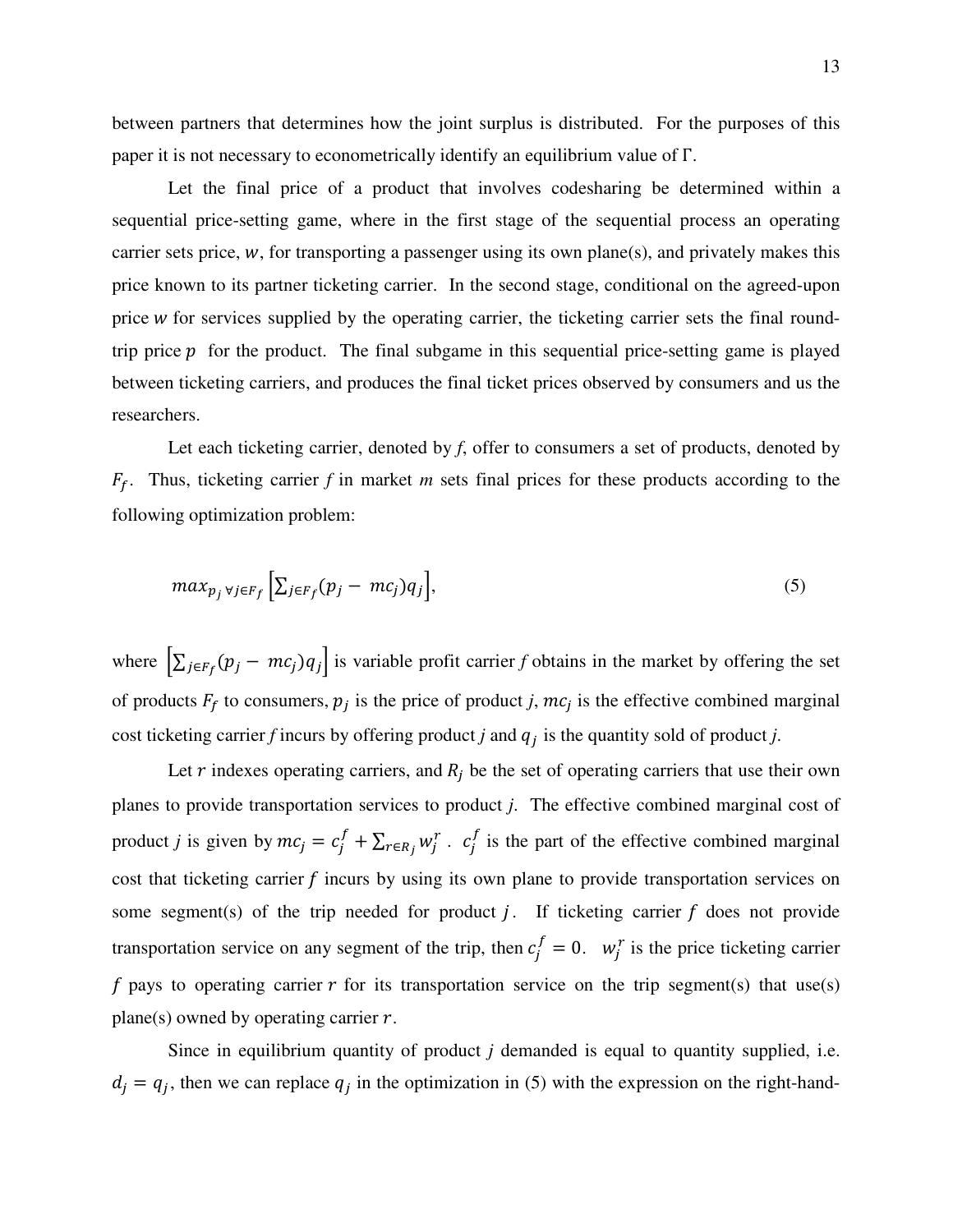side of the demand equation in  $(4)$ . Therefore, across all carriers indexed by  $f$  in a given market, the optimization problem in (5) yields the following *J* first-order conditions:

$$
\sum_{k \in F_f} (p_k - mc_k) \frac{\partial s_k}{\partial p_j} + s_j = 0 \qquad \text{for all } j = 1,...,J
$$
 (6)

where  $F_f$  is the subset of products in the market that are offered to consumers by airline *f*. The system of first-order conditions represented by equation (6) can be rewritten in matrix notation as the following:

$$
s + (\Omega * \Delta) \times (p - mc) = 0, \tag{7}
$$

where *p* is a  $J \times 1$  vector of product prices, *mc* is a  $J \times 1$  vector of marginal costs, *s* is a  $J \times 1$ vector of predicted product shares,  $\Omega$  is a  $J \times J$  matrix of zeros and ones appropriately positioned to capture ticketing carriers' "ownership" structure of the *J* products in a market.  $\Delta$  is a  $J \times J$ matrix of first-order own-price and cross-price effects, where element  $\Delta_{jk} = \frac{\partial s_k}{\partial p_j}$  $\partial p_j$ . Note, the operator .∗ represents element-by-element multiplication of two matrices.

A convenient feature of representing the first-order conditions using matrix notion is that the structure of matrix  $\Omega$  in equation (7) effectively determines groups of products in a market that are jointly priced. Specifically, element  $\Omega_{ik}$  equals to 1 only when products *j* and *k* are jointly priced, otherwise element  $\Omega_{ik}$  equals to 0. The following is a simple example of what the  $\Omega$  matrix looks like for a market with five products being offered for sale to consumers by three distinct ticketing carriers that do not cooperate in setting prices. In this example, suppose product 1 is offered for sale to consumers by airline A, while airline B offers products 2 and 3, and airline C offers products 4 and 5, i.e., based on notation above products are grouped across airlines A, B and C respectively as follows:  $F_A = \{1\}$ ,  $F_B = \{2, 3\}$  and  $F_C = \{4, 5\}$ . In this case, product 1 is priced separately from the other four products, products 2 and 3 are jointly priced, while products 4 and 5 are jointly priced, which yields the following  $\Omega$  matrix: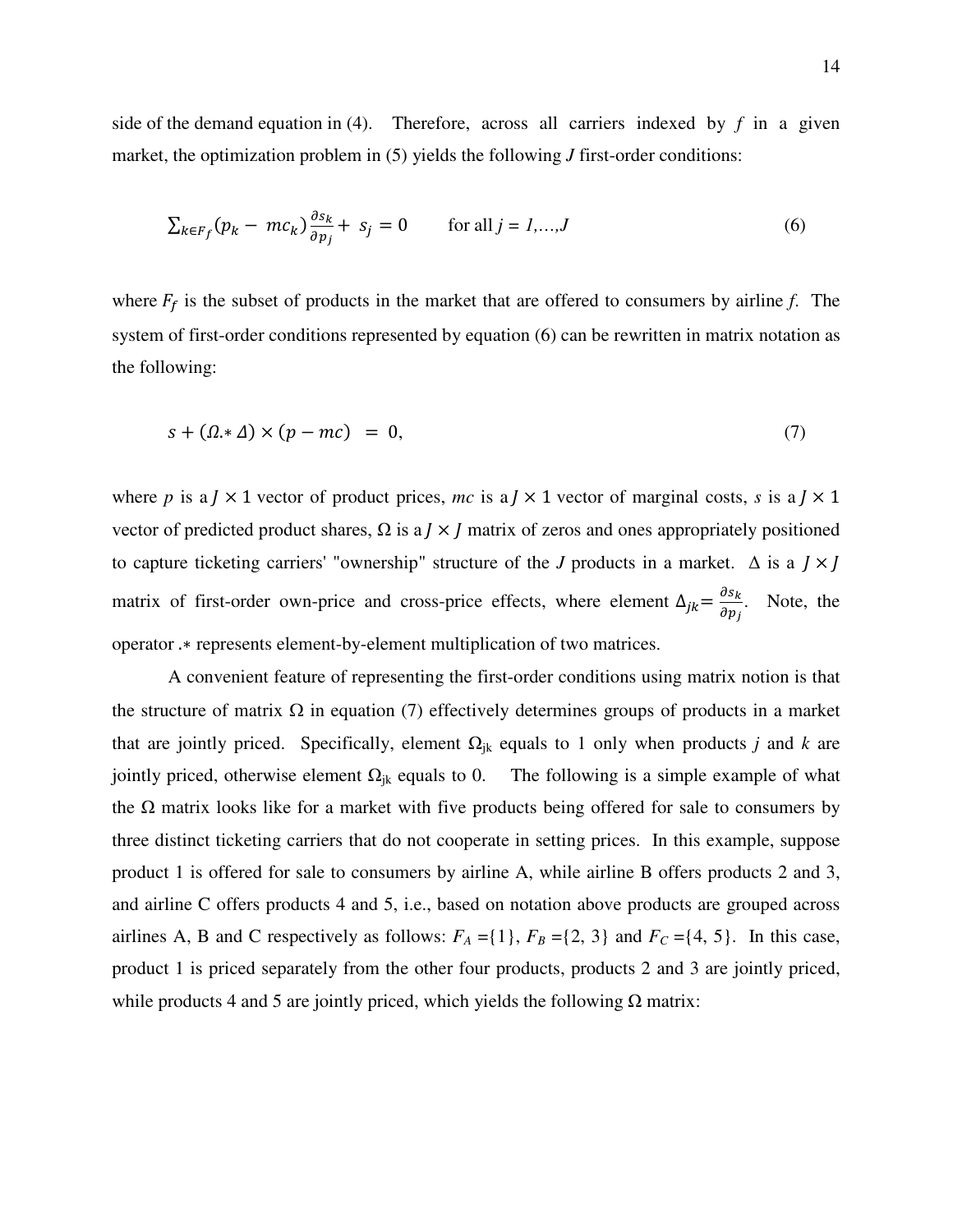$$
\Omega = \Omega^{non-coop} = \begin{bmatrix} 1 & 0 & 0 & 0 & 0 \\ 0 & 1 & 1 & 0 & 0 \\ 0 & 1 & 1 & 0 & 0 \\ 0 & 0 & 0 & 1 & 1 \\ 0 & 0 & 0 & 1 & 1 \end{bmatrix}.
$$
 (8)

Note that off-diagonal elements in  $\Omega$  take the value 1 only when the two distinct products that correspond to the matrix row and column respectively are jointly priced. For example, since products 2 and 3 are jointly priced, then off-diagonal elements in the second row and third column, and third row and second column are equal to 1. Analogously, since products 4 and 5 are jointly priced, then off-diagonal elements in the fourth row and fifth column, and fifth row and fourth column are equal to 1.

 As can be seen from our simple example above, if the distinct ticketing carriers that offer products to consumers in a market non-cooperatively set their product prices, then the structure of  $\Omega$  is simply determined by  $F_f$  for all *f* in the market. On the other hand, if subsets of these ticketing carriers are ATI partners and jointly/cooperatively set prices in a given market, then the structure of  $\Omega$  is based on product-groupings according to subsets of ATI partners instead of  $F_f$ . For instance, in the example above if airline A and airline B became ATI partners, then products 1, 2 and 3 will be jointly priced, and the new  $Ω$ , denoted  $Ω<sup>coop</sup>$ , is as follows:

$$
\Omega = \Omega^{coop} = \begin{bmatrix} 1 & 1 & 1 & 0 & 0 \\ 1 & 1 & 1 & 0 & 0 \\ 1 & 1 & 1 & 0 & 0 \\ 0 & 0 & 0 & 1 & 1 \\ 0 & 0 & 0 & 1 & 1 \end{bmatrix}.
$$
 (9)

In other words,  $\Omega_{ik}$  is set equal to one for all products in the market offered by each of the respective ATI partners. We will subsequently exploit this convenient feature of matrix  $Ω$  to analyze price-setting behavior of ATI partner carriers in their carve-out markets.

Equation (7) can be used to calculate a  $J \times 1$  vector of product markups as follows: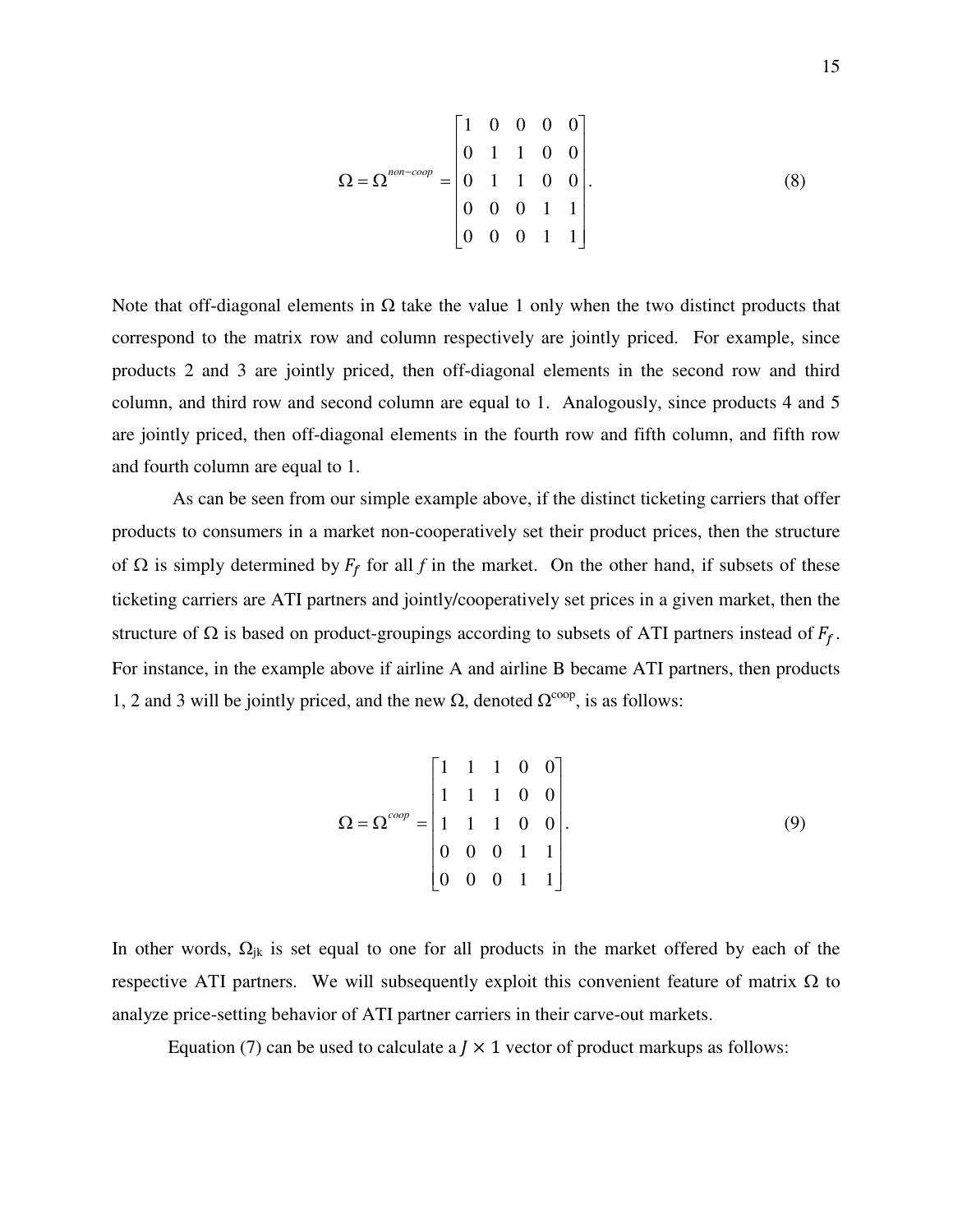$$
mkup(p, x, \xi; \phi^x, \phi^p, \delta) = p - mc = -(\Omega \cdot \Delta)^{-1} \times s. \tag{10}
$$

Furthermore, equation (7) can be re-arranged to yield the following supply equation:

$$
p = mc + mkup(\cdot). \tag{11}
$$

#### *4.2.1 Alternate Supply Equations*

In our analysis we define  $\Omega$  in two ways to denote two different scenarios that we consider. In one scenario we construct Ω, denoted by  $\Omega^{AT\text{-}c v out}$ , assuming carriers that have been given ATI cooperate in all markets except markets in which the ATI is subject to a carve-out. Thus, in this scenario the structure of the supply-side of our model is built on the assumption that ATI partners non-cooperatively set prices for their products in their carve-out markets, but jointly/cooperatively set prices for their products in non-carve-out markets where they each offer products. Drawing on the explicit market example previously described with 5-products and 3 airlines, if the market is designated as a carve-out, then  $\Omega^{AT\_{c}vout} = \Omega^{non\text{-}coop}$  from equation (8) for that market, but if the market is not designated as a carve-out, then  $\Omega^{AT\_{c}vout} = \Omega^{coop}$  from equation (9) for that market. Effectively,  $\Omega^{ATI-cvout}$  is constructed under the assumption that carve-outs work as policymakers intend.

In an alternate scenario we construct Ω, denoted by  $\Omega^{ATI}$ , assuming the carriers that have been given ATI cooperate in setting prices in all markets that they each sell products. In other words, irrespective of whether or not a given market is designated as a carve-out, under this alternate scenario the structure of the supply-side of our model is built on the assumption that ATI partners cooperatively set prices of their products in each market. Again drawing on the explicit market example previously described with 5-products and 3-airlines,  $\Omega^{AT} = \Omega^{coop}$  from equation (9).

The two alternate price-setting behavioral assumptions described above yield the following two alternate structural expressions for computing product markups:

$$
mkup^{ATI}(p, x, \xi; \phi^x, \phi^p, \delta) = -(\Omega^{ATI} * \Delta)^{-1} \times s,
$$
\n(12)

$$
mkup^{ATI\_covat}(p, x, \xi; \phi^x, \phi^p, \delta) = -(\Omega^{ATI\_covat} * \Delta)^{-1} \times s.
$$
 (13)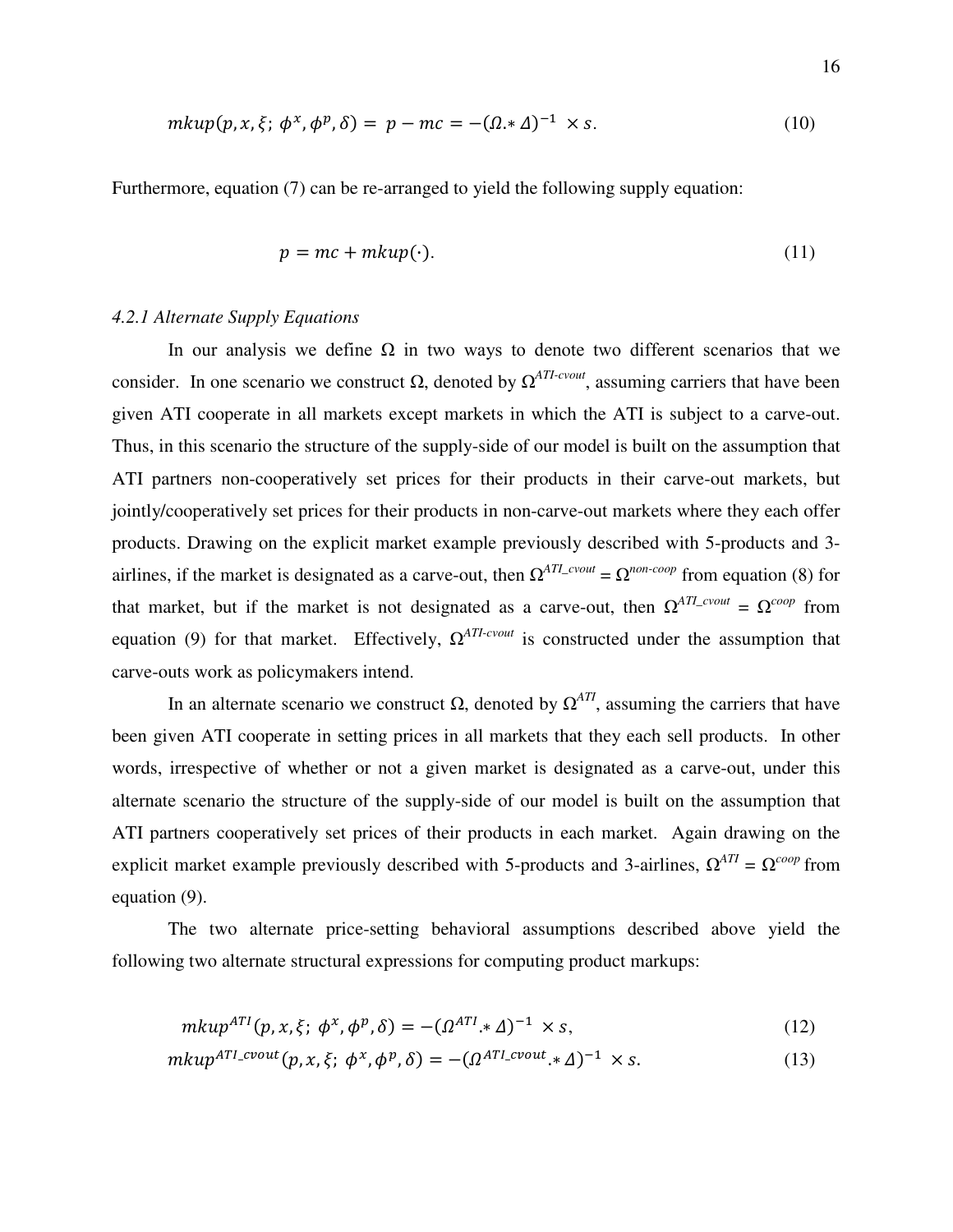Note that these expressions illustrate that product markups can be computed once we have in hand the demand parameter estimates,  $\widehat{\phi}^{\widehat{x}}$ ,  $\widehat{\phi}^{\widehat{p}}$  and  $\widehat{\delta}$ . Equation (7), along with the two markup expressions in (12) and (13) imply the following two alternate structural supply equations:

$$
p_{jmt} = mc_{jmt}^{ATI} + mkup_{jmt}^{ATI}, \qquad (14)
$$

$$
p_{jmt} = mc_{jmt}^{ATl\_covut} + mkup_{jmt}^{ATl\_covut},
$$
\n(15)

where  $mc_{jmt}^{ATI}$  and  $mc_{jmt}^{ATI}$  are marginal cost functions only known up to parameters by us the researchers. In particular, let the marginal cost functions be parametrically specified as:

$$
mc_{jmt}^{ATI} = \theta W_{jmt} + \varepsilon_{jmt}^{ATI},\tag{16}
$$

$$
mc_{jmt}^{ATI\_cvout} = \gamma W_{jmt} + \varepsilon_{jmt}^{ATI\_cvout},
$$
\n(17)

where  $W_{imt}$  is a vector of marginal cost shifting variables, while  $\theta$  and  $\gamma$  are the associated vectors of parameters.  $\varepsilon_{jmt}^{ATI}$  and  $\varepsilon_{jmt}^{ATI\_covout}$  are components of marginal cost that are unobserved to us the researchers, which we assume to be random and each have a mean of zero.

Last, substituting equations (16) and (17) into (14) and (15) yields the following empirical specifications of the supply equations:

$$
Model\ h:\ p_{jmt} = \theta W_{jmt} + \varepsilon_{jmt}^{ATI} + mkup_{jmt}^{ATI},\tag{18}
$$

$$
Model\ g\colon\ p_{jmt} = \gamma W_{jmt} + \varepsilon_{jmt}^{ATI\_covat} + mku p_{jmt}^{ATI\_covat},\tag{19}
$$

where  $\varepsilon_{jmt}^{ATI}$  and  $\varepsilon_{jmt}^{ATI\_cvolt}$  are the structural error terms. The key objective of the empirical analysis is to estimate these two alternate structural supply equations (*Model h* versus *Model g*), and evaluate which of the two has better statistical support from the data.

Our methodology is to first estimate the demand parameters, use these demand parameter estimates to compute product markups under each alternate pricing behavior ( $mkup_{jmt}^{ATI}$  versus  $mkup_{jmt}^{ATI\_covout}$ ), then use these product markups as variables when estimating the alternate supply equations, *Model h* and *Model g*. Finally, in the spirit of Villas-Boas (2007), Gayle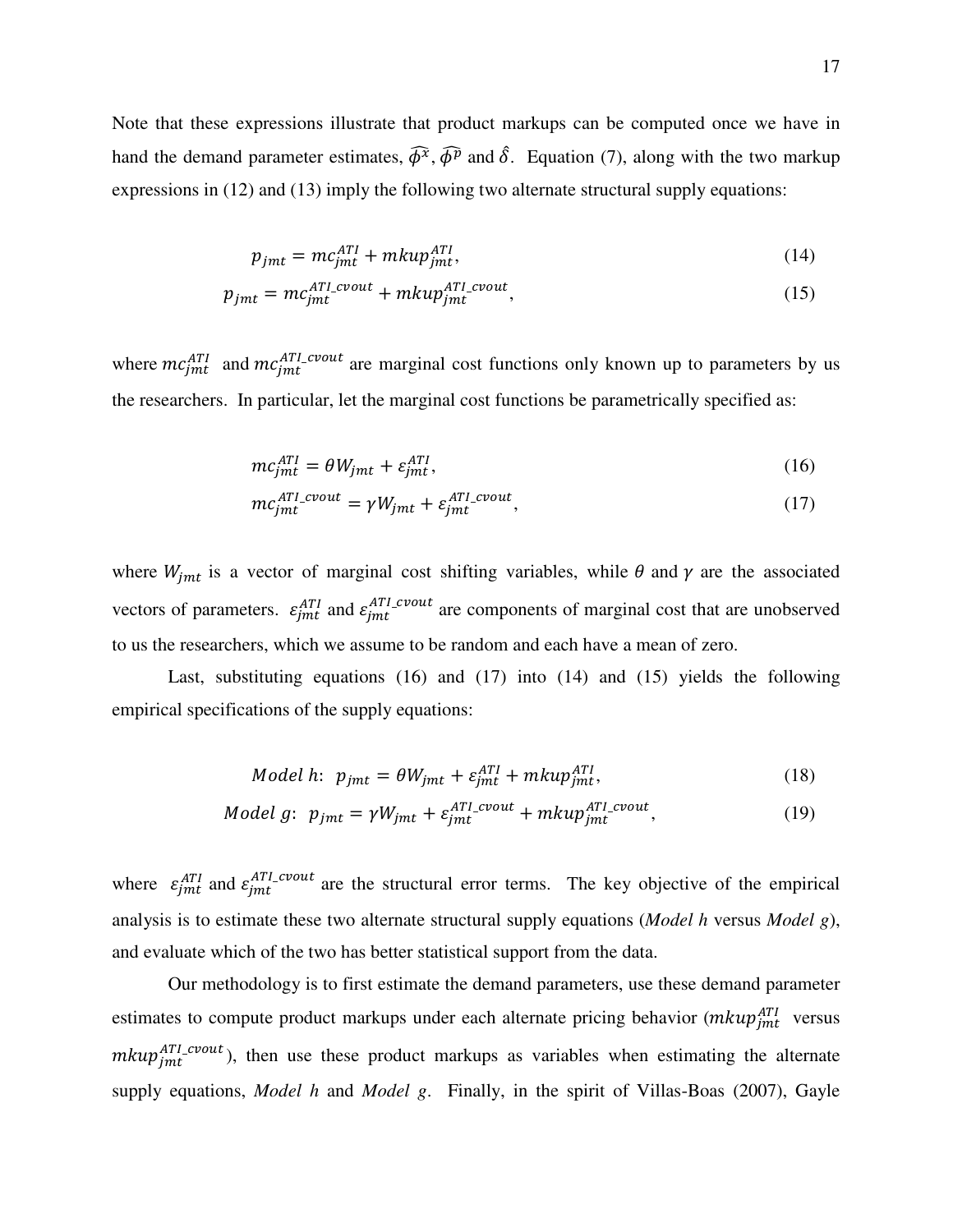(2013), and Gayle and Brown (2014), we use non-nested statistical tests based on Vuong (1989) to see which supply specification best fits the data. Note that the estimated markups  $(mkup_{jmt}^{ATI})$ versus  $mkup_{jmt}^{ATl\_covout}$ ) are different under each alternate pricing behavior, as such, the competing estimated supply equations are not nested, which is why a non-nested statistical test is needed to evaluate which supply model best fits the data.

# **5. Estimation and Results**

#### *5.1 Demand Estimation*

As shown in Berry (1994), the following linear equation specification can be used to estimate the parameters in the nested logit demand model:

$$
\ln(S_{jmt}) - \ln(S_{0mt}) = x_{jmt}\phi^x - \phi^p p_{jmt} + \delta \ln(S_{jmt/g}) + \xi_{jmt},\tag{20}
$$

where  $S_{imt}$  is the observed market share of the product,  $S_{0mt}$  is the observed market share of the outside good, and  $S_{jmt/g}$  is the observed within group share of the product. The estimation of equation (20) needs to take into account the potential endogeneity of  $p_{jmt}$  and  $S_{jmt/g}$ .

#### *5.1.2 Instruments*

 $\overline{a}$ 

Valid instruments will be correlated with  $p_{jmt}$  and  $S_{jmt/q}$ , but uncorrelated with  $\xi_{jmt}$ . The instruments used in demand estimation are: (1) the number of other products in the market with an equivalent number of coupon segments on the going (coming) portion of the itinerary, where these other competing products are not offered by the airline that offers the product for which the instrument variable value is computed; (2) the total number of miles flown on the going (coming) portion of the itinerary; and (3) the deviation of a product's itinerary flying distance-based routing quality measure from the mean routing quality measure across the set of products offered by the ticketing carrier.<sup>[12](#page-19-0)</sup> (1) and (2) instrument for price, while (3) instruments for the within group share.

<span id="page-19-0"></span> $12$  For cases in which the routing quality is equal to the mean routing quality of all products offered by the carrier, the deviation of routing quality instrument variable is constructed to take the maximum value of the routing quality measure of 100.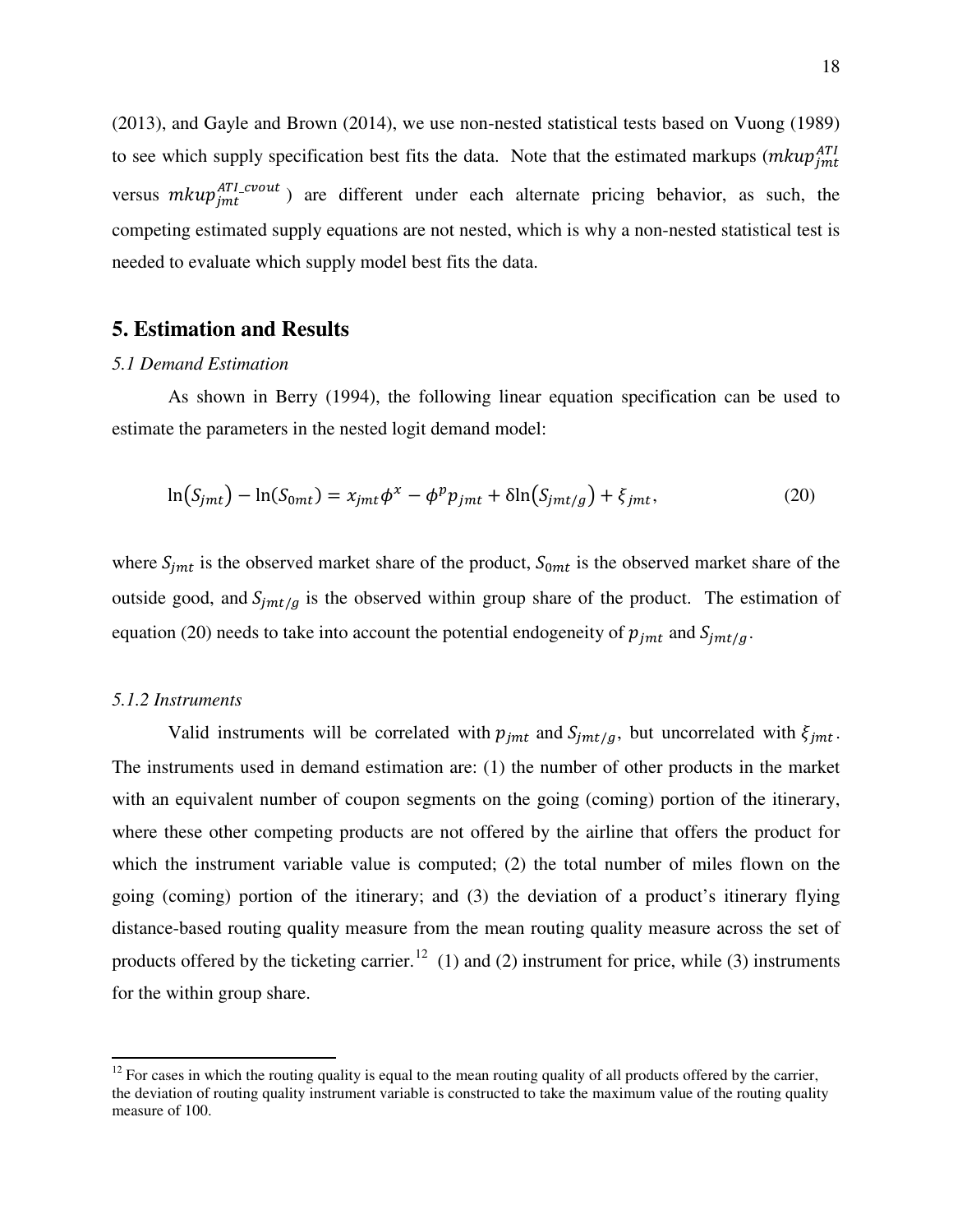The instruments for price stem from the fact that price, as shown in equation (11), is composed of a markup and marginal cost component. Instrument (1) serves as a measure of the level of competition a product faces in the market; thus, affecting the product's markup. Instrument (2) follows from the idea that flying distance is likely to be correlated with the product's marginal cost. Following arguments in Chen and Gayle (2014), the use of instrument (3) stems from the idea that, all else equal, consumers prefer the product with the most direct routing, i.e., highest routing quality measure, between the origin and destination. Since the demand model groups products by airlines, which defines how within group product shares are computed, the rationale for the instrument is that the lower (greater) the product's routing quality relative to the mean routing quality across products offered by the airline in the market, then the lower (greater) will be the product's within group share. Thus, the instrument is likely to be correlated with the product's within group share.

The arguments made in the previous two paragraphs provide reasons to believe that our instruments are likely correlated with the endogenous variables. However, it is also important that the instruments are unlikely to be correlated with the shocks to demand captured by  $\xi_{imt}$ . For the latter property of our instruments we rely on the fact that the menu of products offered by airlines in a market is predetermined at the time of shocks to demand. Furthermore, unlike price and within group product share, the menu of products offered and their associated non-price characteristics are not routinely and easily changed during a short period of time, which mitigates the influence of demand shocks on the menu of products offered and their non-price characteristics. Therefore, a product's itinerary flying distance and its routing quality measure are predetermined during the short-run period of price-setting by airlines and product choice by passengers, which makes these valid non-price product characteristics to use for constructing instruments.

#### *5.2 Results from Demand Estimation*

Table 3 reports ordinary least squares (OLS) and two-stage least squares (2SLS) methods of estimating coefficients in the demand model. The coefficient estimates on  $p_{jmt}$  and  $\ln (S_{imt/q})$  are consistent with economic theory, but are very different in magnitude across the two methods of estimation. A Wu-Hausman test is performed to examine the endogeneity of  $p_{jmt}$  and ln ( $S_{jmt/g}$ ). The Wu-Hausman test result is reported in the last row of Table 3 and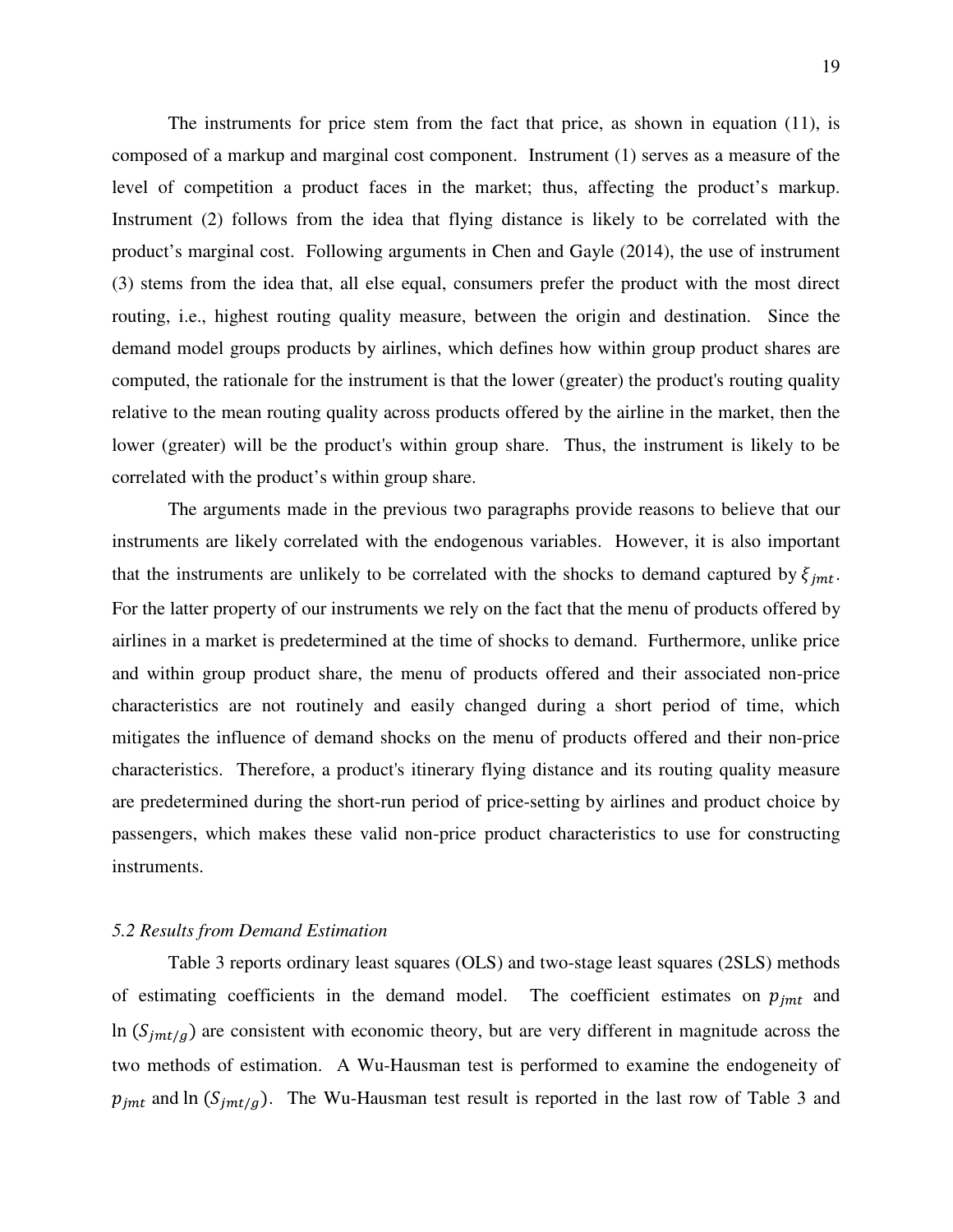provides strong evidence of the endogeneity of  $p_{jmt}$  and  $\ln(S_{jmt/g})$ . Thus, instruments must be used.

As a check on the statistical power of instruments to explain variations in the endogenous variables, we perform nested likelihood ratio tests. Using OLS, each endogenous variable is first regressed against the exogenous variables, which serve as the restricted specifications in the nested likelihood ratio tests. Second, for the unrestricted specifications in the nested likelihood ratio tests, each endogenous variable is regressed against the exogenous variables and the instruments. The  $\chi^2$  test statistics regarding the joint significance of the instruments in explaining variations in  $p_{imt}$  and  $\ln (S_{imt/q})$  are 7,777.92 and 477,883.53, respectively, where each is statistically significant at the 1% level. Thus, the instruments do have power in explaining variations in the endogenous variables.

In light of the Wu-Hausman test results, we focus subsequent discussion on the 2SLS regression estimates. Consistent with economic theory, the coefficient estimate on price is negative. An increase in price lowers the utility of consumers, all else constant. Additionally, note the statistical significance of coefficient estimate on  $\ln(S<sub>imt/a</sub>)$  suggests that consumers have greater preference for the set of products offered by a given carrier. This provides evidence that consumers exhibit some brand loyalty to a particular carrier.

The coefficient estimate on *Opres* is positive. Therefore, all else constant, the more destinations a particular carrier offers service to leaving from the consumer's origin airport, the more likely it is that the consumer will choose to fly with that carrier. This is consistent with the idea that consumers have a preference for a particular carrier. Consumers within a market will want to reap the rewards of any frequent-flier programs offered by a particular carrier. Thus, the more destinations the carrier offers services to, the consumer can use that particular carrier to travel and obtain the frequent-flier rewards. This is consistent with the idea that consumers exhibit brand loyalty.

The coefficient estimates for *Nonstop\_going* and *Nonstop\_coming* are each positive. All else constant, consumer utility is greater using nonstop products versus products that require intermediate stop(s). As expected, the evidence suggests that, on average, passengers view intermediate stops as travel inconveniences. The positive coefficient estimates on *Route\_qual\_going* and *Route\_qual\_coming* support this argument and go a step further to suggest that among products with equivalent number of intermediate stops, passengers prefer the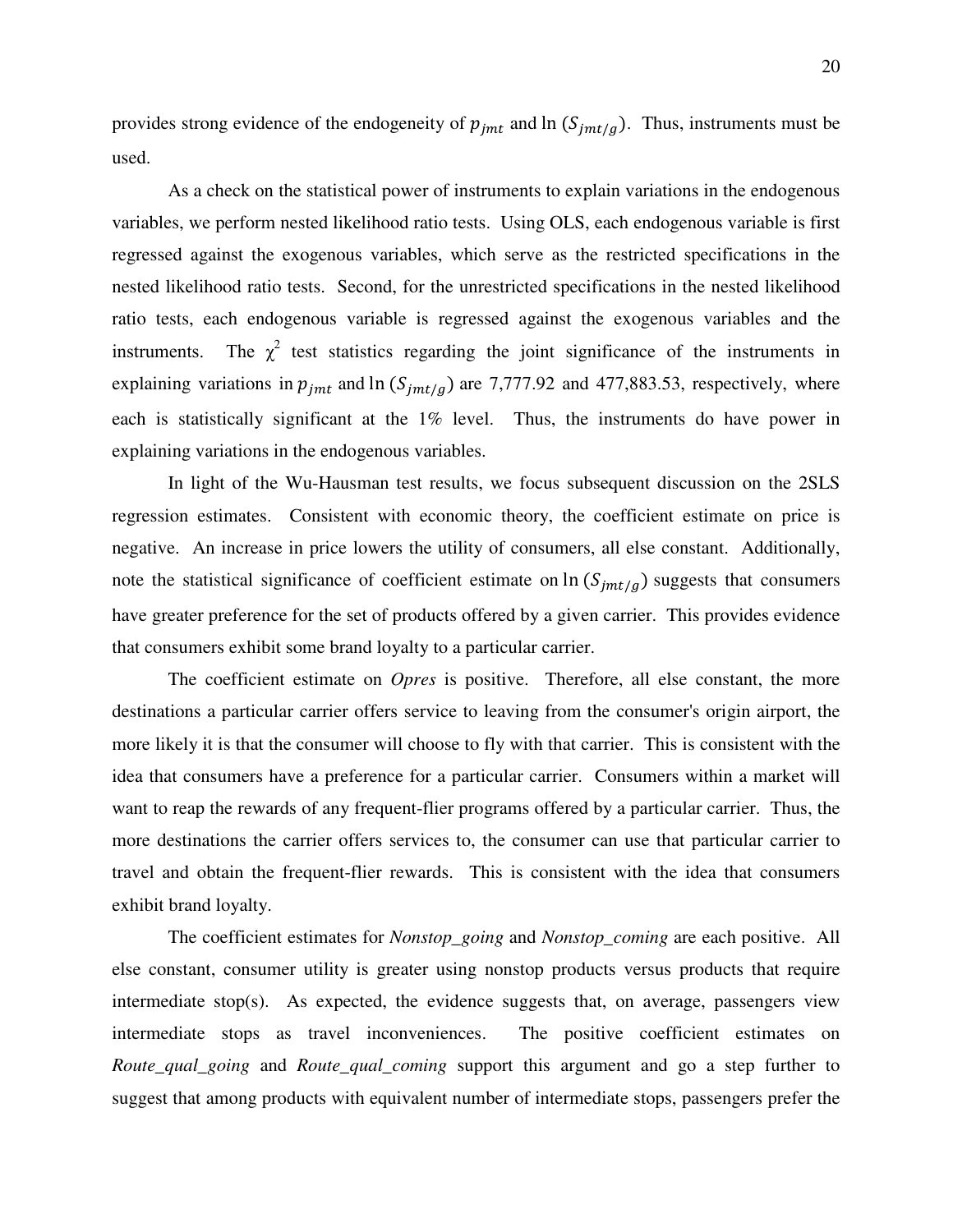product with the most direct routing (higher measures of *Route\_qual\_going* and *Route qual coming*) between the origin and destination, all else constant.

Regarding the coefficient estimates on the codeshare variables, first consider *Trad\_1\_going* and *Trad\_1\_coming*. These negative coefficient estimates imply that codeshare products, where the ticketing carrier operates at least one coupon segment, are less preferred to pure online products, all else constant. Additionally, the coefficient estimates on *Trad\_2\_going* and *Trad\_2\_coming* are negative as well. All else constant, a codeshare product for which the ticketing carrier is not an operating carrier, and the consumer is required to switch partner operating carriers at some point during their travel, lowers the utility of the consumer. Switching carriers is an inconvenience for the consumer. It is worth noting that the magnitude of the coefficient estimates for *Trad\_1\_going* and *Trad\_1\_coming* are smaller than that of *Trad\_2\_going* and *Trad\_2\_coming*, suggesting that products where the ticketing carrier operates on a portion of the itinerary are preferred to products where the ticketing carrier does not operate on a portion of the itinerary. Since the consumer purchased the ticket from the ticketing carrier, this provides evidence that consumers have a preference for the carrier with which they interact when purchasing the travel ticket.

The coefficient estimates on *Virtual\_going* and *Virtual\_coming* are negative as well. Thus, all else constant, consumer utility is lower with virtual codeshare products versus pure online products. The evidence therefore suggests that consumers view virtual codeshare products as inferior substitutes to pure online products. It is worth noting that the magnitudes of coefficient estimates on the codeshare variables suggest that consumers least prefer virtual codeshare products. This provides additional evidence that consumers have a preference for using products in which the carrier with which they interact when purchasing the travel ticket also provides operating service on at least one segment of the trip. This may be particularly true for international air travel compared to domestic air travel since for international air travel the gap in consumers' familiarity between the ticketing carrier and partner operating carrier(s) may be wider due to the fact that the partner operating carrier(s) is (are) likely to be foreign carrier(s) that is (are) less frequently used by the consumer.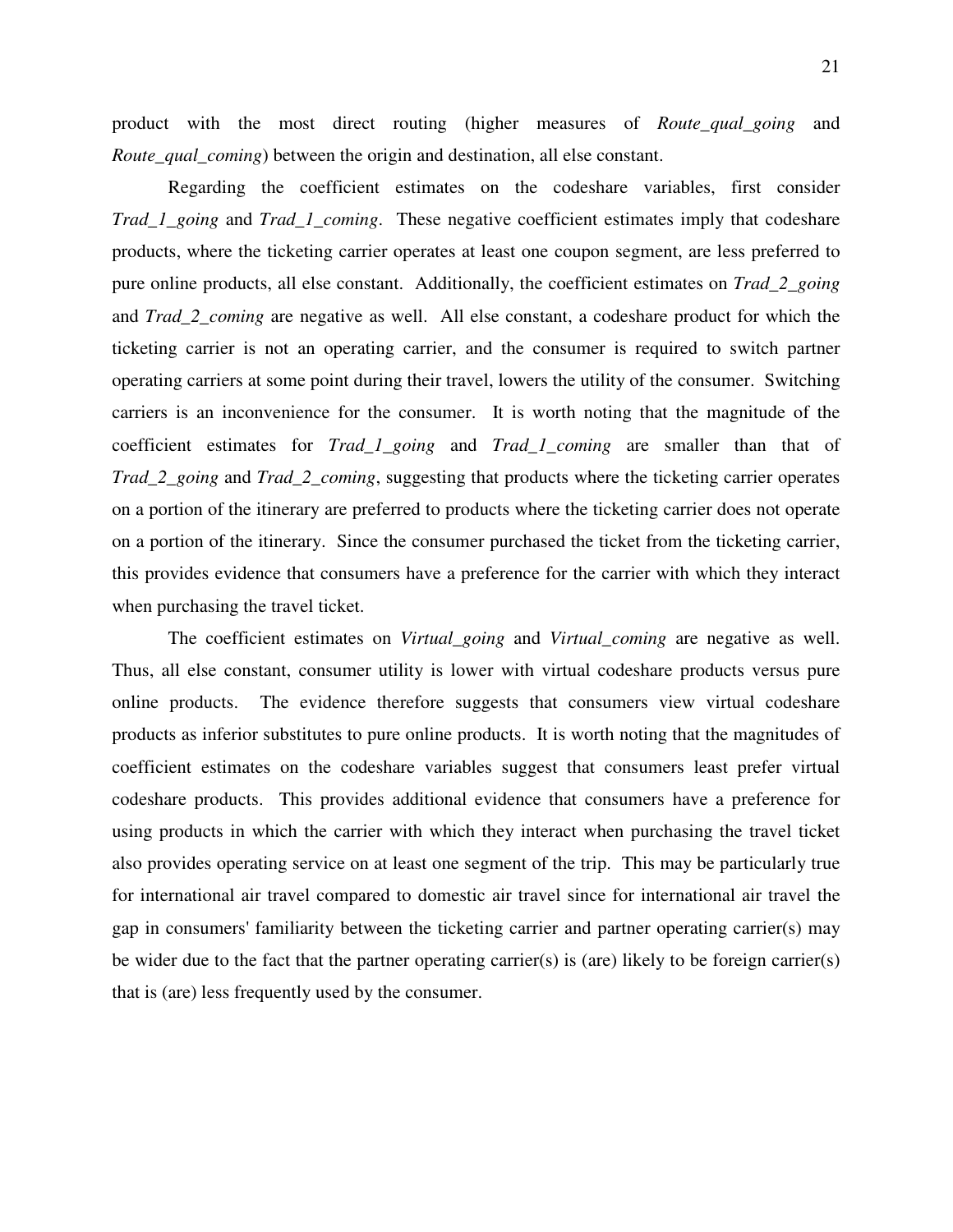| <b>Table 3. Demand Estimation Results</b> |                |             |                |            |  |
|-------------------------------------------|----------------|-------------|----------------|------------|--|
| $(2005Q1 - 2010Q4)$                       |                |             |                |            |  |
|                                           | <b>OLS</b>     |             | 2SLS           |            |  |
| Variable                                  | Estimates      | Std. Error  | Estimates      | Std. Error |  |
| Real_price                                | $-0.00002$ *** | $(5.22e-7)$ | $-0.00214***$  | (0.00003)  |  |
| $ln(S_{\text{imt/g}})$                    | 0.40303***     | (0.00061)   | $0.16484***$   | (0.00262)  |  |
| Opres                                     | $0.00501***$   | (0.00002)   | $0.00629***$   | (0.00008)  |  |
| Nonstop_going                             | 0.80914***     | (0.00434)   | $0.76043***$   | (0.00870)  |  |
| Nonstop_coming                            | $0.80146***$   | (0.00443)   | 0.75636***     | (0.00895)  |  |
| Route_qual_going                          | $0.00786***$   | (0.00008)   | 0.00895***     | (0.00018)  |  |
| Route_qual_coming                         | $0.00730***$   | (0.00008)   | $0.00870***$   | (0.00018)  |  |
| Trad_1_going                              | $-0.25311***$  | (0.00180)   | $-0.04971$ *** | (0.00696)  |  |
| Trad_2_going                              | $-0.32409$ *** | (0.01270)   | $-0.18513***$  | (0.04399)  |  |
| Trad_1_coming                             | $-0.23605***$  | (0.00171)   | $-0.03632***$  | (0.00683)  |  |
| Trad_2_coming                             | $-0.27768$ *** | (0.01021)   | $-0.08736***$  | (0.04105)  |  |
| Virtual_going                             | $-0.48041***$  | (0.00459)   | $-0.44063***$  | (0.01190)  |  |
| Virtual_coming                            | $-0.47594***$  | (0.00417)   | $-0.22349***$  | (0.01243)  |  |
| Constant                                  | $-8.58837***$  | (0.19404)   | $-6.51280***$  | (0.80244)  |  |
| Ticketing carrier FE                      | Yes            |             | Yes            |            |  |
| Origin FE                                 | Yes            |             | Yes            |            |  |
| <b>Destination FE</b>                     | Yes            |             | Yes            |            |  |
| Year FE                                   | Yes            |             | Yes            |            |  |
| Quarter FE                                | Yes            |             | Yes            |            |  |
| Obs                                       | 1,791,108      |             | 1,791,108      |            |  |
| $R^2$                                     | 0.7722         |             | 0.6978         |            |  |
| Wu-Hausman $(\chi^2)$                     | 94,076.8       |             |                |            |  |

\*indicates statistical significance at the 10% level, \*\*indicates statistical significance at the 5% level and \*\*\*indicates statistical significance at the 1% level.

To the best of our knowledge this paper is the first to formally investigate and provide evidence of consumers' preference over various types of international codeshare products. However, since this is not the main focus of this research, we leave more detailed investigations of such consumer preferences for future research.

The coefficient estimates of the demand model yield a mean own-price elasticity of -2.30. This estimate of the own-price elasticity is similar to what has been found in U.S. domestic air travel markets. For instance, recent estimates of the own-price elasticity by Peters (2006) are in the -3.20 to -3.60 range, while Berry and Jia (2010) estimate own-price elasticities to be in the range of about -1.89 to -2.10.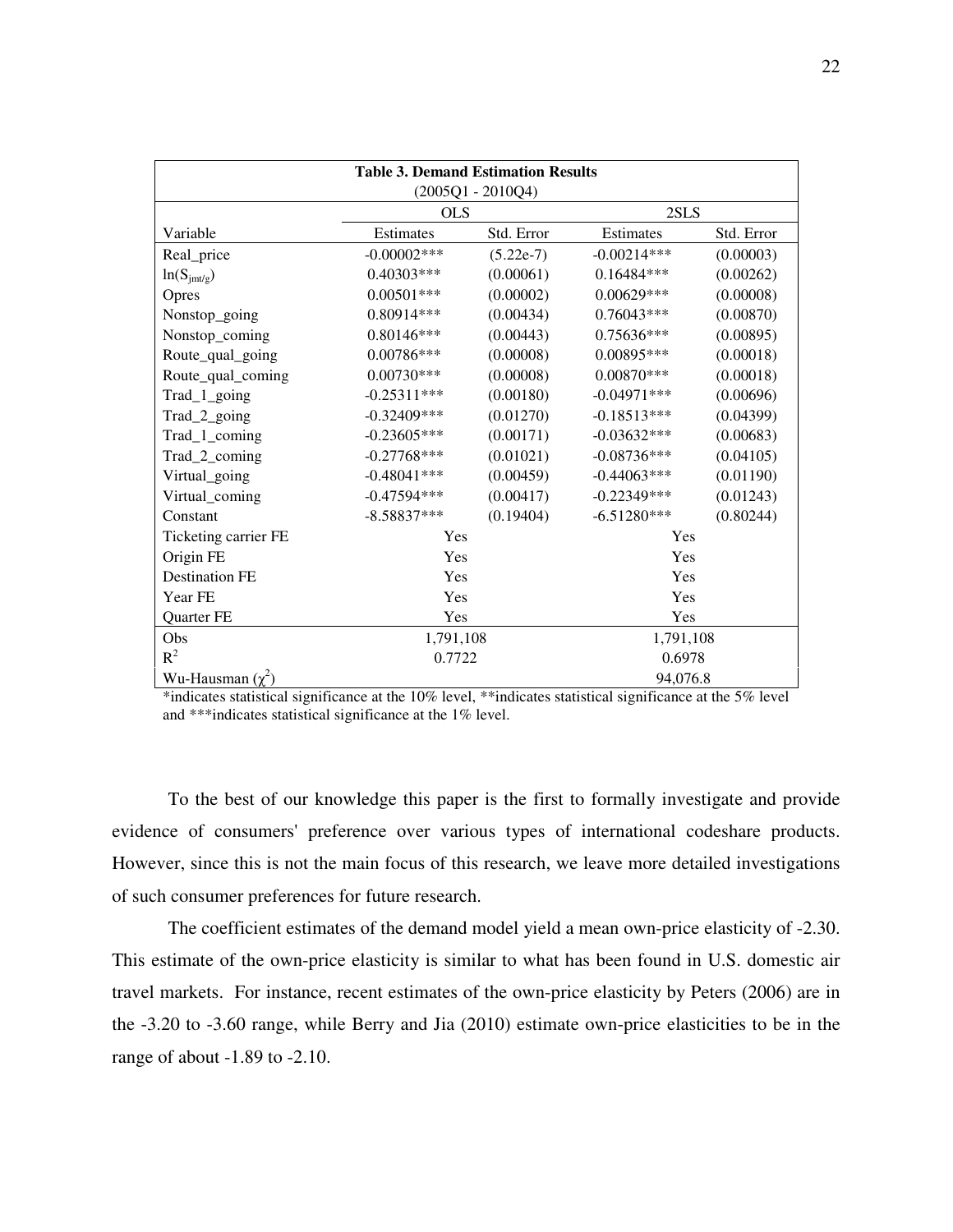#### *5.3 Prices, Product Markups and Recovered Product Marginal Costs*

With the demand parameter estimates in hand, we use these estimates along with the product markup expressions in equations (12) and (13) to compute product markup variables  $mkup_{jmt}^{ATI}$  and  $mkup_{jmt}^{ATI\_covout}$ , respectively. Table 4 reports summary statistics on these product markups and prices in carve-out markets.

 The data in Table 4 reveal that in carve-out markets, on average, ATI partner carriers charge higher prices and have larger markups than other carriers. As expected, ATI partner carriers' product markups generated by the model under the assumption of cooperative behavior between these carriers  $(mkup_{jmt}^{ATI})$  are higher than markups generated by the model under the assumption of non-cooperative behavior between these partner carriers  $(mkup_{jmt}^{ATI\_cvout})$ . Given that our demand model generates elasticity estimates similar to what other researchers have found, and given that standard static oligopoly theory suggests that markups are determined by demand elasticities, then the product markups generated by our model should also be consistent with markups that would be generated from other empirical studies on air travel demand.

Product level marginal costs can be recovered from the alternate supply models by simply subtracting product markups from price, i.e.,  $p_{jmt} - mkup_{jmt}^{ATI}$  and  $p_{jmt}$  $mkup_{jmt}^{ATI\_covout}$  yield product level marginal costs under the alternate supply models respectively. The summary statistics in Table 4 suggest that marginal costs of ATI partner carriers' products in their carve-out markets are, on average, higher than the marginal costs of products offered by other carriers in these markets.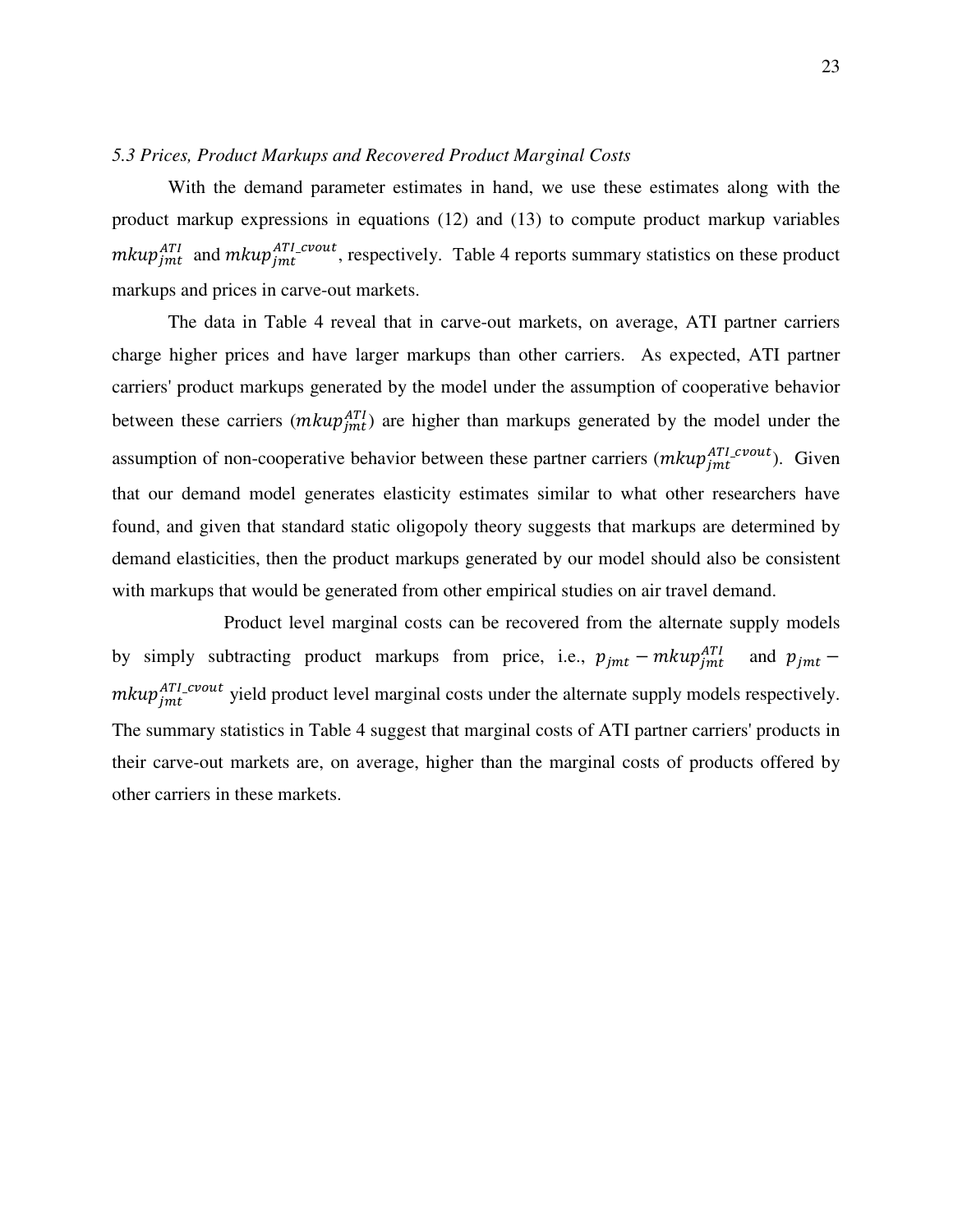|                          |                                                                                                         | Duninai y Diausiks oli 1 fiks, 1 fouutt markups and Kttovertu 1 fouutt marginai Costs<br><b>AA/LA Carve-out Markets</b> |                               | <b>DL/AF Carve-out Markets</b> |                               | <b>UA/AC Carve-out</b> |                               |
|--------------------------|---------------------------------------------------------------------------------------------------------|-------------------------------------------------------------------------------------------------------------------------|-------------------------------|--------------------------------|-------------------------------|------------------------|-------------------------------|
|                          |                                                                                                         |                                                                                                                         |                               |                                |                               | <b>Markets</b>         |                               |
|                          |                                                                                                         | AA/LA<br>Products                                                                                                       | Other<br>Carriers<br>Products | DL/AF<br>Products              | Other<br>Carriers<br>Products | UA/AC<br>Products      | Other<br>Carriers<br>Products |
|                          |                                                                                                         | Mean<br>(Std. error)                                                                                                    | Mean<br>(Std. error)          | Mean<br>(Std. error)           | Mean<br>(Std. error)          | Mean<br>(Std. error)   | Mean<br>(Std. error)          |
| Price $(\$)$             |                                                                                                         | 1,569.71***<br>(68.55)                                                                                                  | 758.30***<br>(124.40)         | 1,486.66***<br>(56.76)         | 845.98***<br>(36.35)          | 723.19***<br>(28.04)   | 586.16***<br>(21.83)          |
| Product                  | <b>Assuming ATI Partners Non-</b><br>cooperatively Set Prices<br>$(mkup_{imt}^{ATI\_covout})$           | 473.92***<br>(0.40)                                                                                                     | 466.94***<br>(0.05)           | 486.19***<br>(0.44)            | 467.54***<br>(0.05)           | 480.40***<br>(0.24)    | 467.65***<br>(0.06)           |
| <b>Markups</b><br>$(\$)$ | <b>Assuming ATI Partners</b><br><b>Cooperatively Set Prices</b><br>$(mkup_{imt}^{ATI})$                 | 479.34***<br>(0.25)                                                                                                     | 466.94***<br>(0.05)           | 490.69***<br>(0.36)            | 467.54***<br>(0.05)           | 480.96***<br>(0.17)    | 467.65***<br>(0.06)           |
| Recovered                | <b>Assuming ATI Partners Non-</b><br>cooperatively Set Prices<br>$(p_{jmt} - m kup_{jmt}^{ATI\_cvout})$ | $1,095.80***$<br>(68.43)                                                                                                | 291.36**<br>(124.39)          | $1,000.48***$<br>(56.86)       | 378.44***<br>(36.35)          | 242.78***<br>(28.03)   | $118.51***$<br>(21.82)        |
| Marginal<br>$Cost (\$)$  | <b>Assuming ATI Partners</b><br><b>Cooperatively Set Prices</b><br>$(p_{imt} - mkup_{imt}^{ATI})$       | 1090.37***<br>(68.54)                                                                                                   | 291.36**<br>(124.39)          | 995.97***<br>(56.80)           | 378.44***<br>(36.35)          | 242.22***<br>(28.04)   | $118.51***$<br>(21.82)        |

**Table 4 Summary Statistics on Prices, Product Markups and Recovered Product Marginal Costs** 

Notes: \*\*\* indicates statistical significance at the 1% level, and \*\*indicates statistical significance at the 5% level.

#### *5.4 Results from Estimation of Alternate Supply Equations*

As shown in the specification of the structural supply equations (18) and (19), coefficients on product markup variables  $mkup_{jmt}^{ATI}$  and  $mkup_{jmt}^{ATI\_cvout}$  are restricted to be equal to 1. This coefficient restriction effectively implies that  $p_{jmt} - mkup_{jmt}^{ATI}$  and  $p_{jmt}$  $mkup_{jmt}^{ATI\_covout}$  are the dependent variables in supply *Model h* and *Model g* respectively. In fact,  $p_{jmt} - m kup_{jmt}^{ATI}$  and  $p_{jmt} - m kup_{jmt}^{ATI\_covout}$  are recovered marginal costs. Therefore, the coefficients that are actually estimated in the supply equations are marginal cost function parameters associated with the marginal cost shifting variables in  $W_{jmt}$ . Since it is assumed that marginal cost shifting variables are exogenous, then we simply estimate supply *Model h* and *Model g* using ordinary least squares.

Recall that the key objective of estimating the alternate supply equations is to examine price-setting behavior of carriers in carve-out markets. Given this objective, it is most appropriate to estimate the supply equations on data from the respective carriers' carve-out markets. The data sample used for estimating the supply equations consist of all products in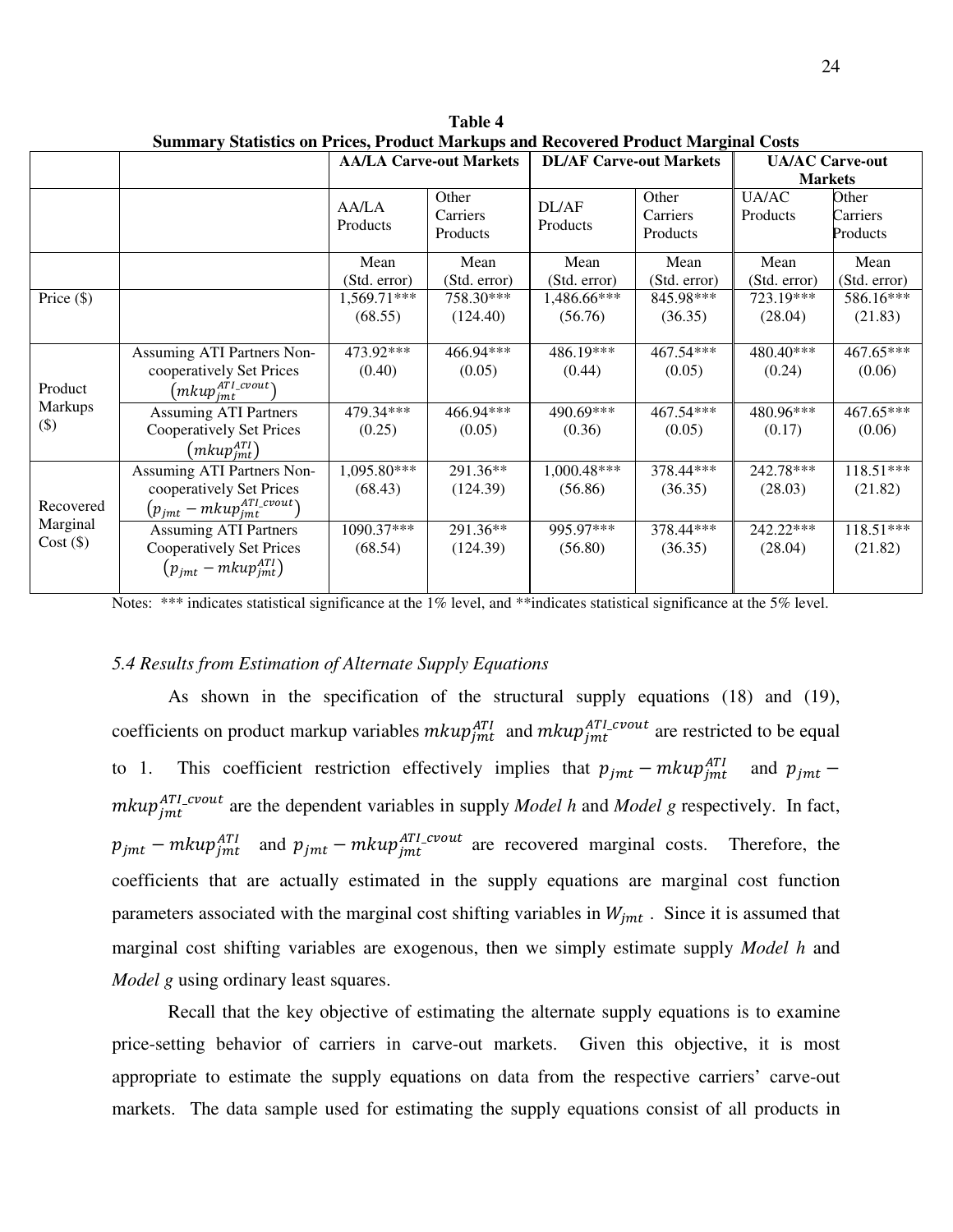carve-out markets, not just products offered by ATI partner carriers. Furthermore, in our data sample ATI partners each sell products in each of their carve-out markets. Parameter estimates for supply *Model h* and *Model g* are reported in Table 5.

| Table 5. Supply Equation Regressions Estimated using Data from |                                          |                                      |  |  |
|----------------------------------------------------------------|------------------------------------------|--------------------------------------|--|--|
|                                                                | AA/LA, DL/AF and UA/AC Carve-out Markets |                                      |  |  |
|                                                                | <b>ATI Partners Cooperate</b>            | ATI Partners do not Cooperate        |  |  |
|                                                                | in all markets: Model h                  | in carve-out markets: Model g        |  |  |
|                                                                |                                          |                                      |  |  |
|                                                                | Dependent Variable:                      | Dependent Variable:                  |  |  |
|                                                                | $p_{jmt} - m kup_{jmt}^{ATI}$            | $p_{jmt} - mkup_{jmt}^{ATI\_covout}$ |  |  |
|                                                                | <b>Coefficient Estimate</b>              | <b>Coefficient Estimate</b>          |  |  |
|                                                                | (Standard error)                         | (Standard error)                     |  |  |
| Mc_opres                                                       | 7.99***                                  | 7.84***                              |  |  |
|                                                                | (2.42)                                   | (2.42)                               |  |  |
| $Mc_{optes}^2$                                                 | $-0.05***$                               | $-0.05***$                           |  |  |
|                                                                | (0.02)                                   | (0.02)                               |  |  |
| Nonstop_going                                                  | 457.82***                                | 461.73***                            |  |  |
|                                                                | (102.50)                                 | (102.52)                             |  |  |
| Nonstop_coming                                                 | 453.46***                                | 457.04***                            |  |  |
|                                                                | (83.98)                                  | (84.03)                              |  |  |
| Itinerary_dist_going                                           | 0.22                                     | 0.22                                 |  |  |
|                                                                | (0.17)                                   | (0.17)                               |  |  |
| Itinerary_dist_coming                                          | 0.19                                     | 0.19                                 |  |  |
|                                                                | (0.15)                                   | (0.15)                               |  |  |
| Trad_1_going                                                   | 253.99*                                  | 256.84*                              |  |  |
|                                                                | (136.15)                                 | (136.18)                             |  |  |
| Trad_1_coming                                                  | 387.56***                                | 390.30***                            |  |  |
|                                                                | (115.18)                                 | (115.21)                             |  |  |
| Virtual_going                                                  | 120.04                                   | 121.43                               |  |  |
|                                                                | (100.87)                                 | (100.93)                             |  |  |
| Virtual_coming                                                 | 145.98                                   | 147.09                               |  |  |
|                                                                | (102.81)                                 | (102.86)                             |  |  |
| Constant                                                       | $-2,176.26***$                           | $-2,167.95***$                       |  |  |
|                                                                | (833.04)                                 | (833.17)                             |  |  |
| Observations                                                   | 1,408                                    | 1,408                                |  |  |
| $R^2$                                                          |                                          |                                      |  |  |

\*indicates statistical significance at the 10% level, \*\*indicates statistical significance at the 5% level and \*\*\*indicates statistical significance at the 1% level. Quarter, year, operating carrier, origin and destination fixed effects are included when estimating regressions.

First, the sign pattern of the coefficient estimates on the size of an airline's airport presence variables (*Mc\_opres* and *Mc\_opres<sup>2</sup>* ) suggests that the size of an airline's airport presence has a positive marginal impact on the airline's marginal cost at relatively low levels of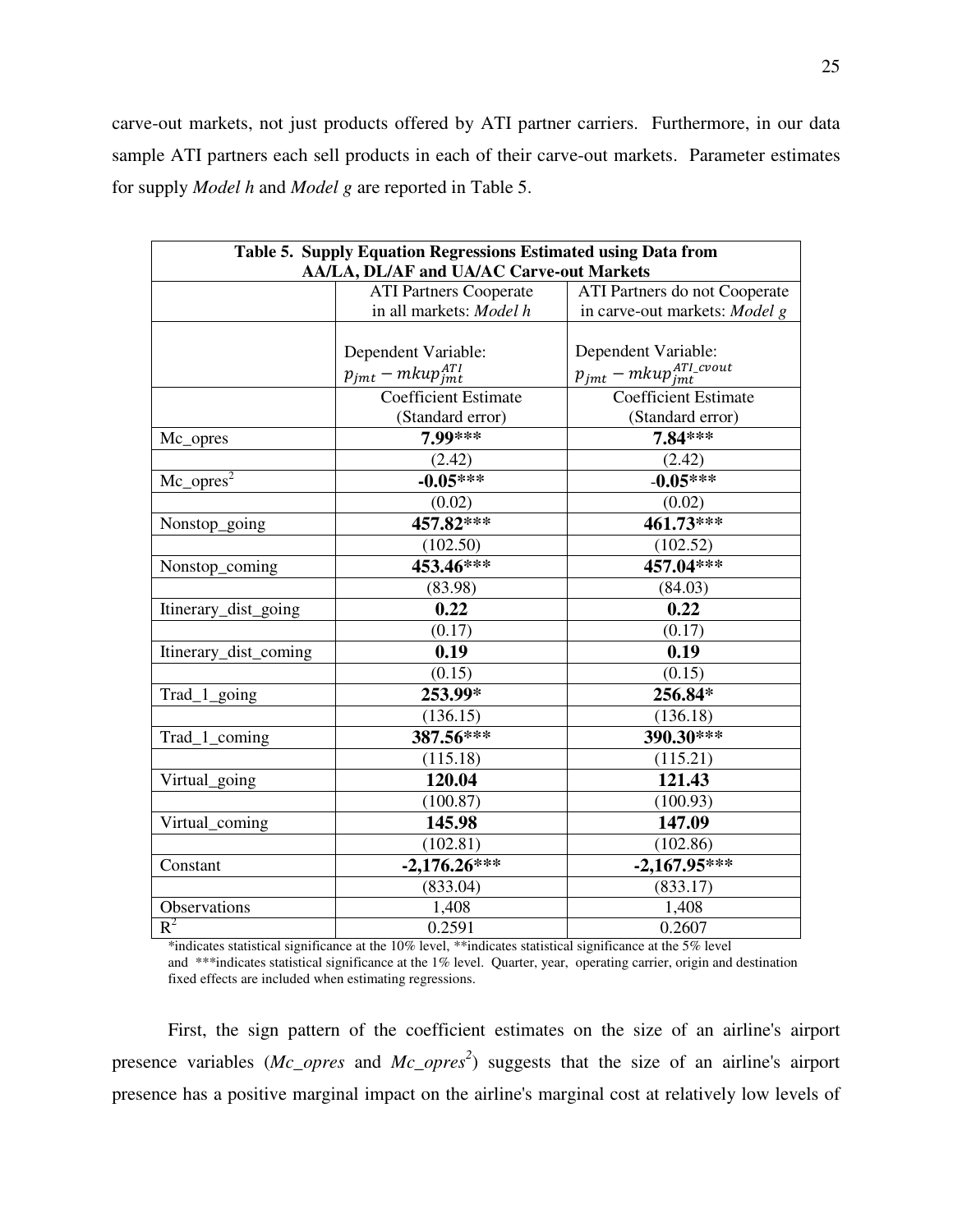its airport presence, but eventually has a negative marginal impact on the airline's marginal cost at relatively high levels of its airport presence. These coefficient estimates can be interpreted as capturing the effect of an airline's "hub-size" on its marginal cost. In other words, the sign pattern of these coefficient estimates suggests that an airline is not likely to achieve marginal cost efficiencies in a market until the airline reaches a certain scale of operation at an endpoint airport of the market. Therefore, we believe the size of an airline's airport presence variables in the marginal cost function indirectly capture economies of passenger-traffic densities that airlines can achieve by channeling a relatively large volume of passengers through endpoint airports of the market. [13](#page-27-0)

The coefficient estimates for *Nonstop\_going* and *Nonstop\_coming* are each positive, suggesting that, all else constant, an airline's marginal cost is higher for providing nonstop itineraries versus itineraries that require intermediate stop(s). A rationale for intermediate stop(s) itineraries being associated with lower marginal cost compared to nonstop itineraries is that airlines often channel passengers from different origins, who have common destinations, through common intermediate stop hub airport(s). This practice allows airlines to better fill individual flights, which can result in the airline incurring a lower cost per passenger to transport passengers, i.e., an airline can exploit economies of passenger-traffic density by using intermediate stop(s).

Even though the coefficient estimates on the itinerary flying distance variables (*Itinerary\_dist\_going* and *Itinerary\_dist\_coming*) are not statistically significant at conventional levels of statistical significance, these coefficient estimates have the expected positive sign in the marginal cost function. The coefficient estimates on these variables suggest that itinerary flying distance positively affect marginal cost, likely driven by the link between fuel usage and flying distance.

l

<span id="page-27-0"></span> $13$  We also consider specifications of marginal cost that allow for a more explicit capture of economies of passengertraffic densities. Specifically, such marginal cost equation specifications include as right-hand-side variables (linear and quadratic) the total number of passengers using an airline's products at the origin airport for these products. The idea is that as the volume of passengers that an airline serves at an origin airport increases, economies of passengertraffic density effect should lower the marginal cost to the airline of providing products that have the airport as an origin. In these marginal cost regression specifications, consistent with the eventual impacts of economies of passenger-traffic density, we obtain a positive coefficient estimate on the linear part of this right-hand-side variable, but a negative coefficient estimate on the quadratic part of this variable. We are happy to provide these regression results upon request.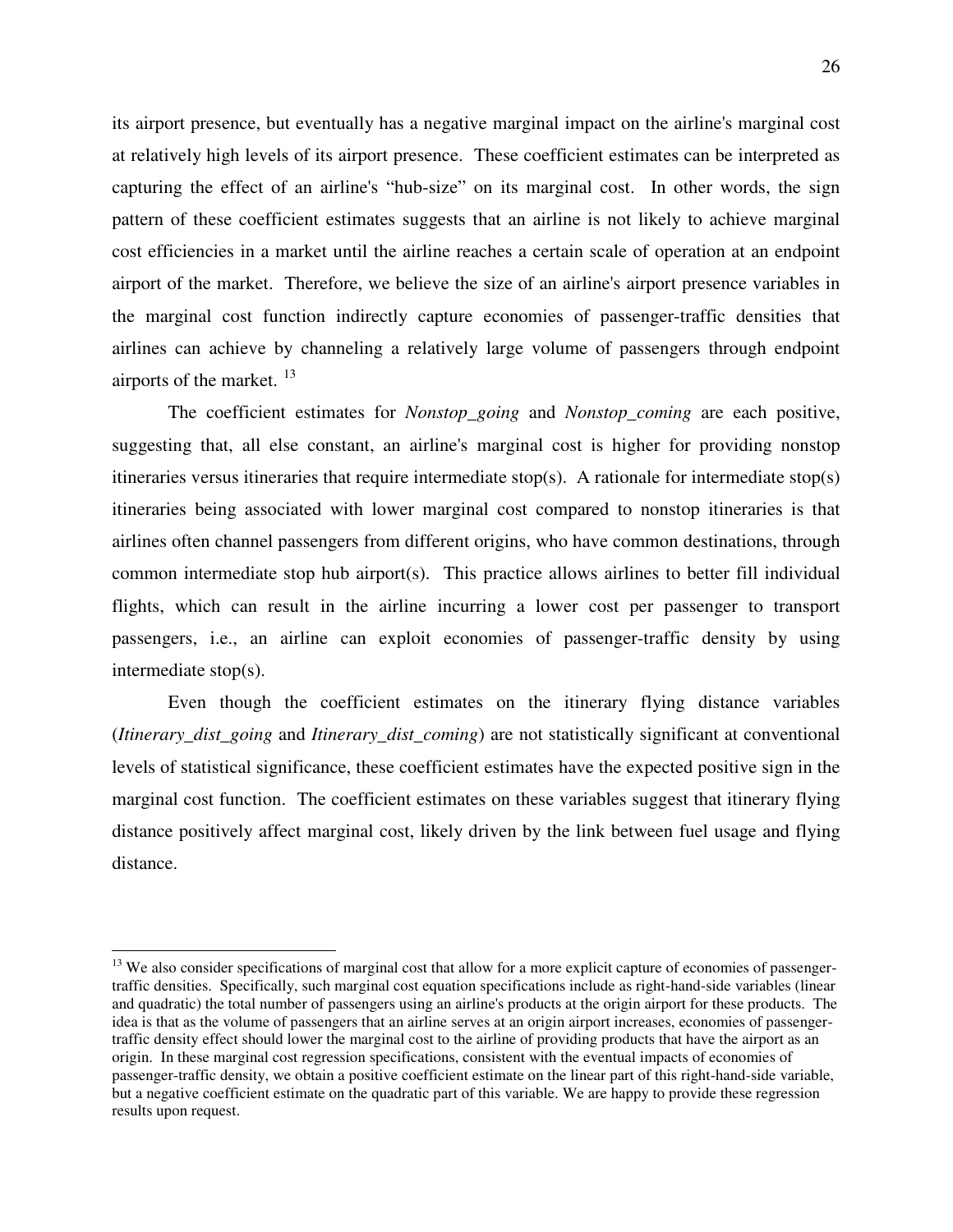The positive coefficient estimates on the traditional codeshare variables (*Trad\_1\_going* and *Trad\_1\_coming*) suggest that airlines' marginal cost of providing these codeshare itineraries is higher compared to providing pure online itineraries.<sup>[14](#page-28-0)</sup> The relatively higher marginal cost associated with these codeshare itineraries may be related to inefficiencies associated with transferring passengers across the networks of partner carriers. Interestingly, the coefficient estimates on the virtual codeshare variables (*Virtual\_going* and *Virtual\_coming*) are statistically insignificant at conventional levels of statistical significance, suggesting that the marginal cost of providing virtual codeshare itineraries is statistically equal to the marginal cost of providing pure online itineraries. As is the case for pure online itineraries, passengers are not required to travel across different carriers networks on virtual codeshare itineraries, which rules out inefficiencies associated with transferring passengers across the networks. As such, the statistical equality of marginal costs associated with providing pure online and virtual codeshare itineraries is consistent with the rationale we posit for traditional codeshare itineraries having higher marginal cost compared to pure online itineraries.

### **6. Results from Assessing Cooperative Behavior in Carve-out Markets**

Up until this point we have not determine which of the two alternate structural supply equations best approximates strategic interaction between ATI partner carriers in their carve-out markets. For this investigation we rely on a likelihood-based non-nested statistical test in Vuong (1989). The Vuong (1989) non-nested statistical test is used to compare which of the two alternate non-nested supply model regressions shown in Table 5 has better statistical support from the data. The test statistic, *t*, for the non-nested test is calculated as follows:

$$
t = \frac{\sum_{i=1}^{n} (LL_i^{ATI}(\widehat{\theta}) - LL_i^{ATI\_covat}(\widehat{\gamma}))}{(n^{1/2})\widehat{\omega}},
$$
\n(21)

where  $\hat{\theta}$  and  $\hat{\gamma}$  are the parameter estimates from the two respective models;  $LL_i^{ATI}(\hat{\theta})$  and  $LL_i^{AT\_covout}(\hat{\gamma})$  are the log-likelihood function values for observation *i* from the two respective

 $\overline{a}$ 

<span id="page-28-0"></span> $14$  Unlike in the full data sample used for estimating the demand model, the data subsample (carve-out markets) used for estimating the supply equations do not have products with traditional codeshare itineraries that are of the *Trad\_2\_going* and *Trad\_2\_coming* type. The products with traditional codeshare itineraries in the data subsample used for estimating the supply equations are only of the *Trad\_1\_going* and *Trad\_1\_coming* type.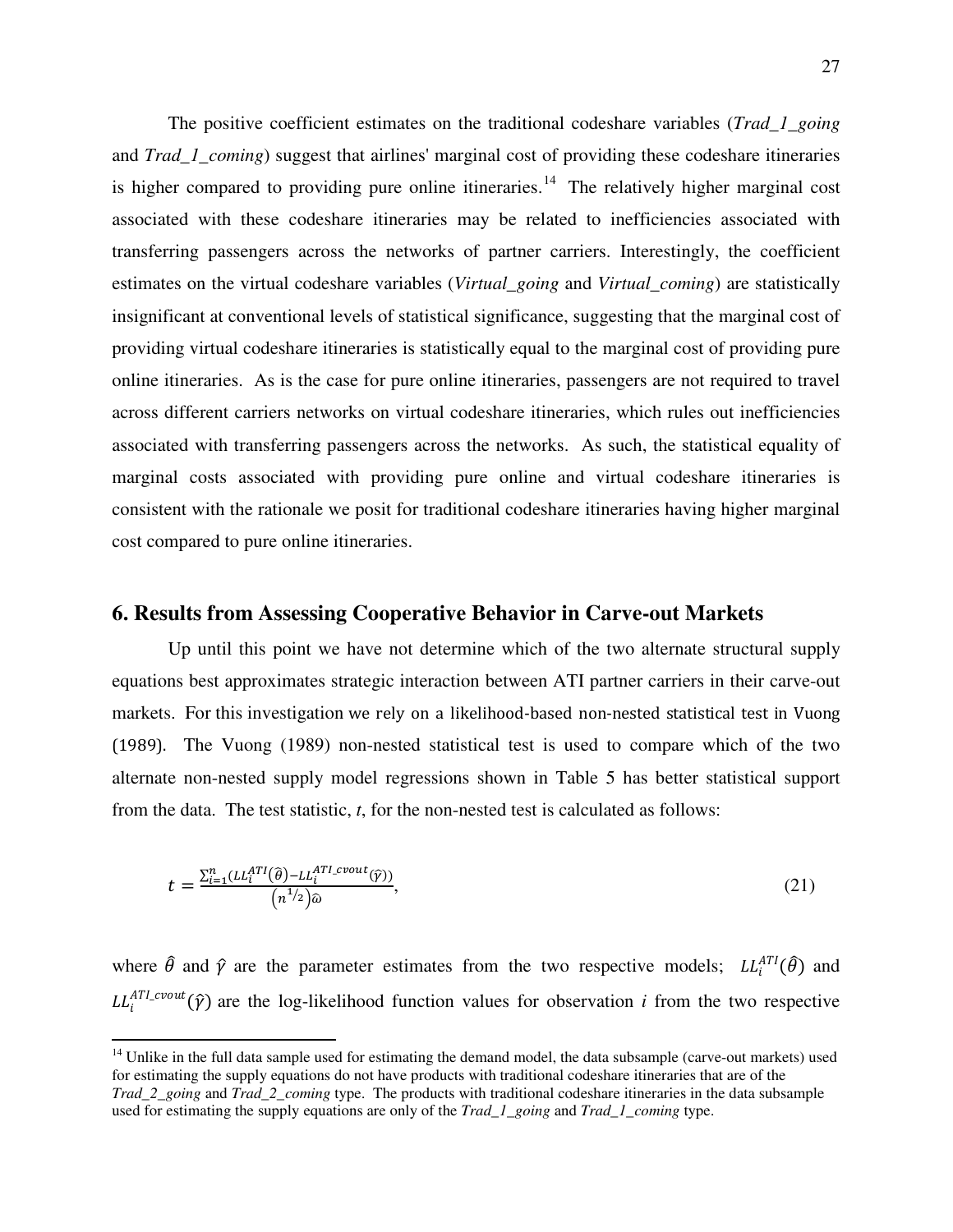models; *n* is the number of observations; and  $\hat{\omega}$  is the standard error of the differences in the loglikelihood function values. The test statistic is asymptotically normally distributed. The null hypothesis is that the two models are statistically equivalent. Given critical values, *-c* and *c*, we cannot reject the null hypothesis when  $-c < t < c$ , but reject the null hypothesis if  $t > c$  or  $t < -c$ . In the case that  $t > c$ , then the data better support the model in which the respective ATI partners cooperate in all markets (*Model h*). In the case that  $t < -c$ , then the data better support the model in which the ATI partners do not cooperate in carve-out markets (*Model g*).

For the two supply models in Table 5 the value of the non-nested test statistic, *t*, is 2.8883. Since this test statistic value is positive and greater than the 5% critical value of 1.64 for a one-tail test, then we conclude that at conventional levels of statistical significance, the data better statistically support the supply model that is estimated under the assumption that ATI partners cooperate in all markets (*Model h*). In other words, in spite of policymakers forbidding cooperative behavior among ATI partners in carve-out markets, the evidence suggests that ATI partners, perhaps tacitly, manage to achieve cooperative outcomes in carve-out markets.

#### **7. Conclusion**

The primary goal of this paper is to empirically determine the extent of ATI partners' cooperative behavior in their carve-out markets. Upon first estimating a differentiated products demand model, then specifying a Nash price-setting game between airlines that offer these differentiated products, we are able to compute product markups and recover marginal costs. Furthermore, the structural model allows us to compute markups and recover marginal costs under two alternative scenarios: (1) where we assume the carriers that are given ATI cooperatively set their product prices in markets designated as carve-outs; and (2) where we assume the ATI partner carriers non-cooperatively set their product prices in their carve-out markets, as required by a carve-out policy. We then perform a non-nested likelihood ratio test to identify which assumed price-setting behavior has better statistical support from systematic patterns in the data. For the three ATI partner pairings we study - American (AA)/LAN-Chile (LA), Delta (DL)/Air France (AF) and United (UA)/Air Canada (AC) - the non-nested test result suggests that the model in which these partner carriers jointly/cooperatively set their product prices in markets designated as their carve-out markets has better statistical support from systematic patterns in the data.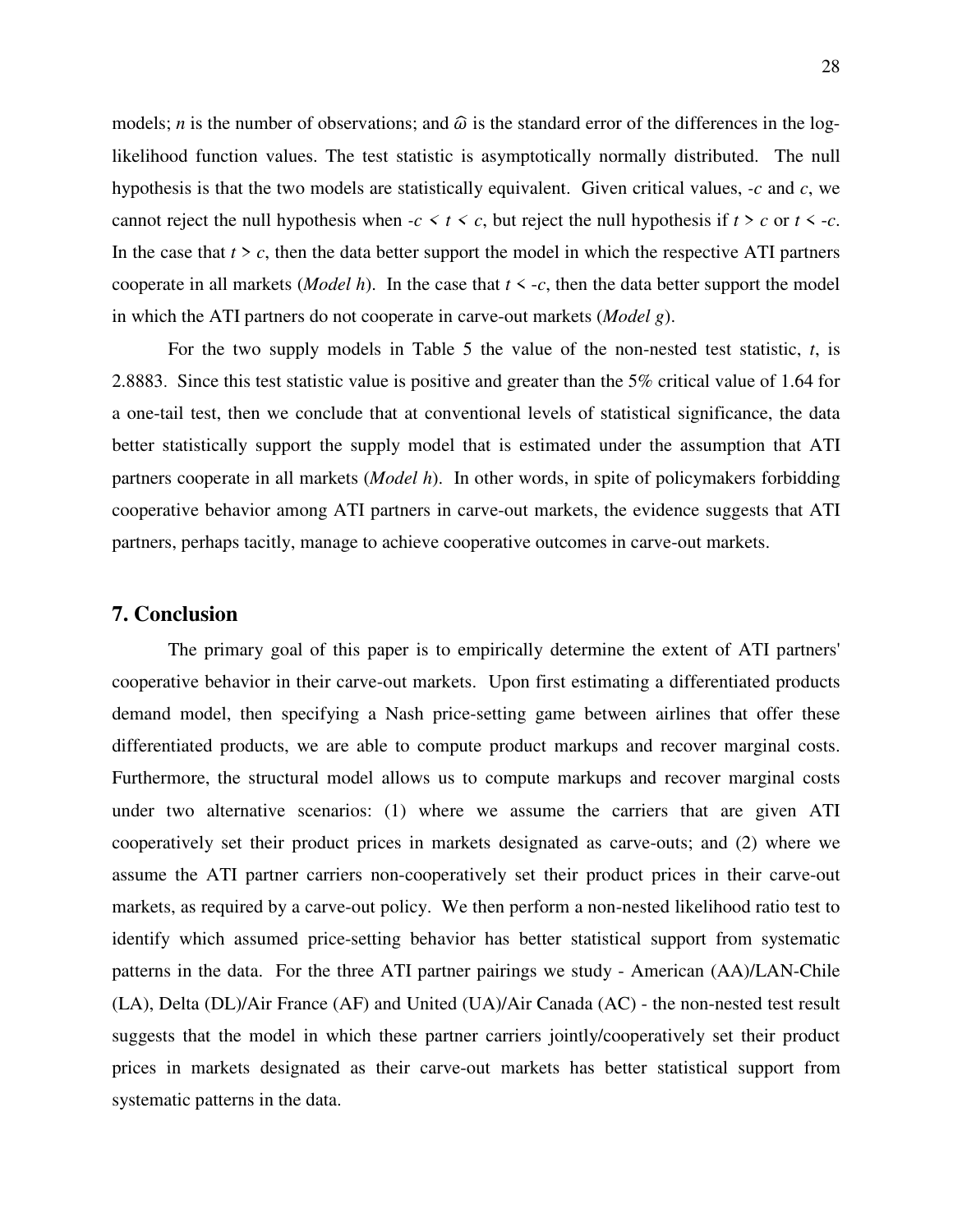To the best of our knowledge this paper is the first to formally investigate and provide evidence of consumers' preference over various types of international codeshare products. Specifically, estimates from our demand model suggest that consumers least prefer virtual codeshare products. This provides evidence that consumers have a preference for using products in which the carrier with which they interact when purchasing the travel ticket also provides operating service on at least one segment of the trip.

A well established literature that may have implications for the issues examined in this paper is the literature that posits the idea of mutual forbearance [Bernheim and Whinston (1990); Evans and Kessides (1994); Baum and Korn (1996); Gimeno (1999); Gimeno and Woo (1999); Bilotkach (2011); Zou, Yu and Dresner (2012); Ciliberto and Williams (2014)]. In the field of industrial organization the concept of mutual forbearance posits that a firm will be inclined not to compete aggressively in a given market for fear of retaliation in other markets where it competes with the same firms. In other words, a firm may choose to be more cooperative with other firms in a market when it has substantial multimarket contact (MMC) with these firms. Our empirical analysis shows evidence that, on average, ATI partner carriers jointly/cooperatively set their product prices in markets designated as their carve-out markets. However, it is possible that the strength of this result depends on the extent of MMC between the ATI partner carriers that are servicing the given carve-out market. We leave examining such possibilities for future research.

In summary, the key finding in this research, at a minimum, calls into question the effectiveness of carve-out policy in achieving intended market outcomes. As such, this paper highlights the need for further research to better understand the efficacy of applying carve-out policy.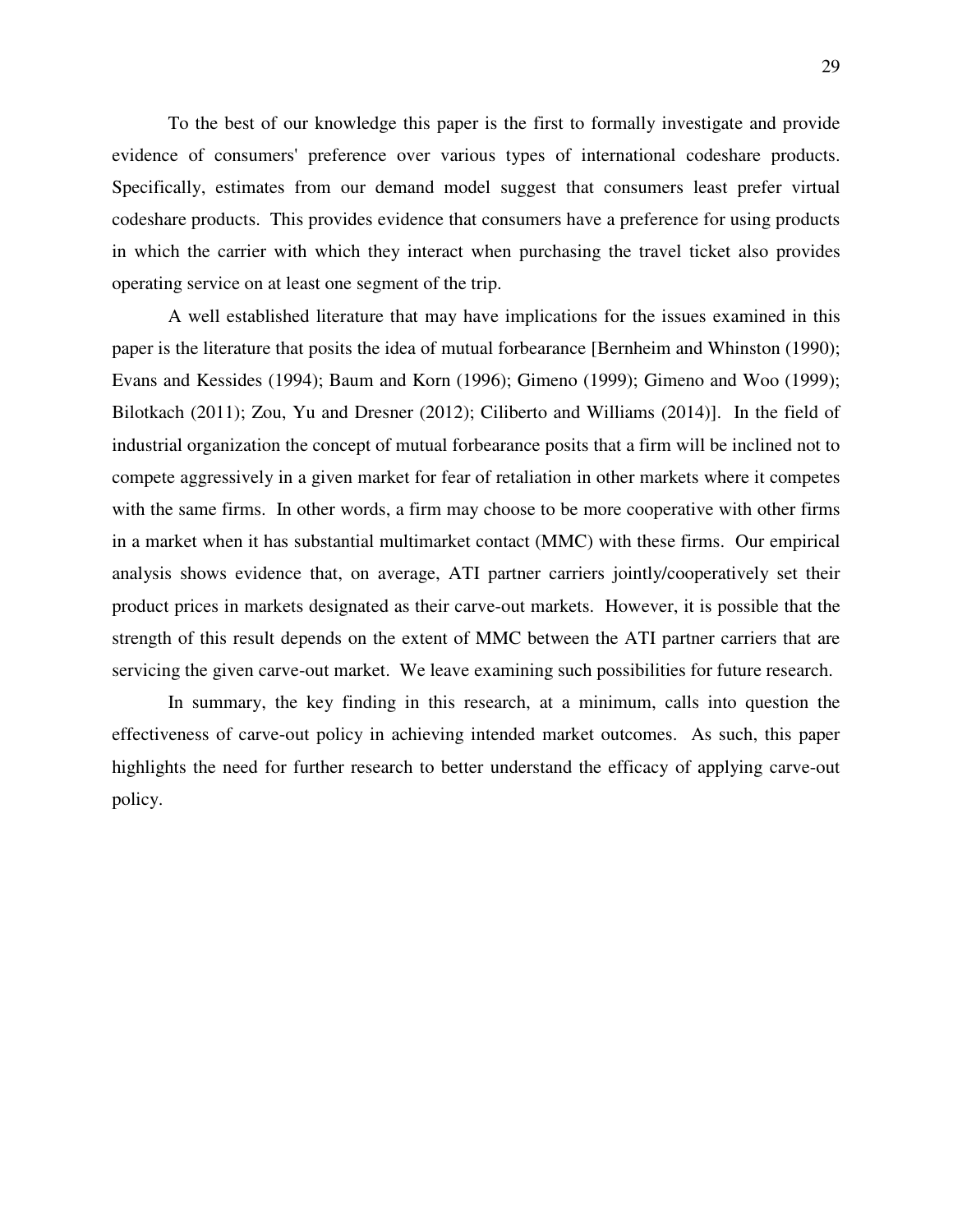# **Appendix**

| Table A1. Chronological history of ATI by U.S. carrier |                                                                                                                                                      |                     |                      |                                                    |  |
|--------------------------------------------------------|------------------------------------------------------------------------------------------------------------------------------------------------------|---------------------|----------------------|----------------------------------------------------|--|
| <b>U.S. Carriers</b>                                   | <b>ATI</b> partners                                                                                                                                  | <b>ATI</b> approval | <b>ATI</b> close-out | <b>Associated carve-outs</b>                       |  |
| <b>Northwest</b>                                       | <b>KLM</b>                                                                                                                                           | 1/1993              |                      |                                                    |  |
|                                                        | KLM and Alitalia*                                                                                                                                    | 12/1999             | 10/2001              |                                                    |  |
| <b>United Airlines</b>                                 | Lufthansa                                                                                                                                            | 5/1996              |                      | Chicago-Frankfurt and<br>Washington D.C.-Frankfurt |  |
|                                                        | Lufthansa and SAS*                                                                                                                                   | 11/1996             |                      |                                                    |  |
|                                                        | Air Canada                                                                                                                                           | 9/1997              |                      | Chicago-Toronto and San<br>Francisco-Toronto       |  |
|                                                        | Air New Zealand                                                                                                                                      | 4/2001              |                      | Los Angeles-Auckland and Los<br>Angeles-Sydney     |  |
|                                                        | Austrian Airlines,<br>Lufthansa and SAS*                                                                                                             | 1/2001              |                      |                                                    |  |
|                                                        | Copa Airlines                                                                                                                                        | 5/2001              |                      |                                                    |  |
|                                                        | Asiana                                                                                                                                               | 5/2003              |                      |                                                    |  |
|                                                        | Austrian Airlines,<br>Lufthansa, Air Canada,<br>SAS, British Midland,<br>LOT, Swiss International<br>Air Lines and $TAP*^1$                          | 2/2007              |                      |                                                    |  |
|                                                        | Austrian Airlines,<br>Lufthansa, Air Canada,<br>SAS, British Midland,<br>LOT, Swiss International<br>Air Lines, TAP and SN<br>Brussels <sup>*1</sup> | 7/2009              |                      |                                                    |  |
|                                                        | ANA                                                                                                                                                  | 11/2010             |                      |                                                    |  |

\*indicates an expansion of previous ATI decisions.

1. British Midland did not operate in the alliance beyond 4/2012.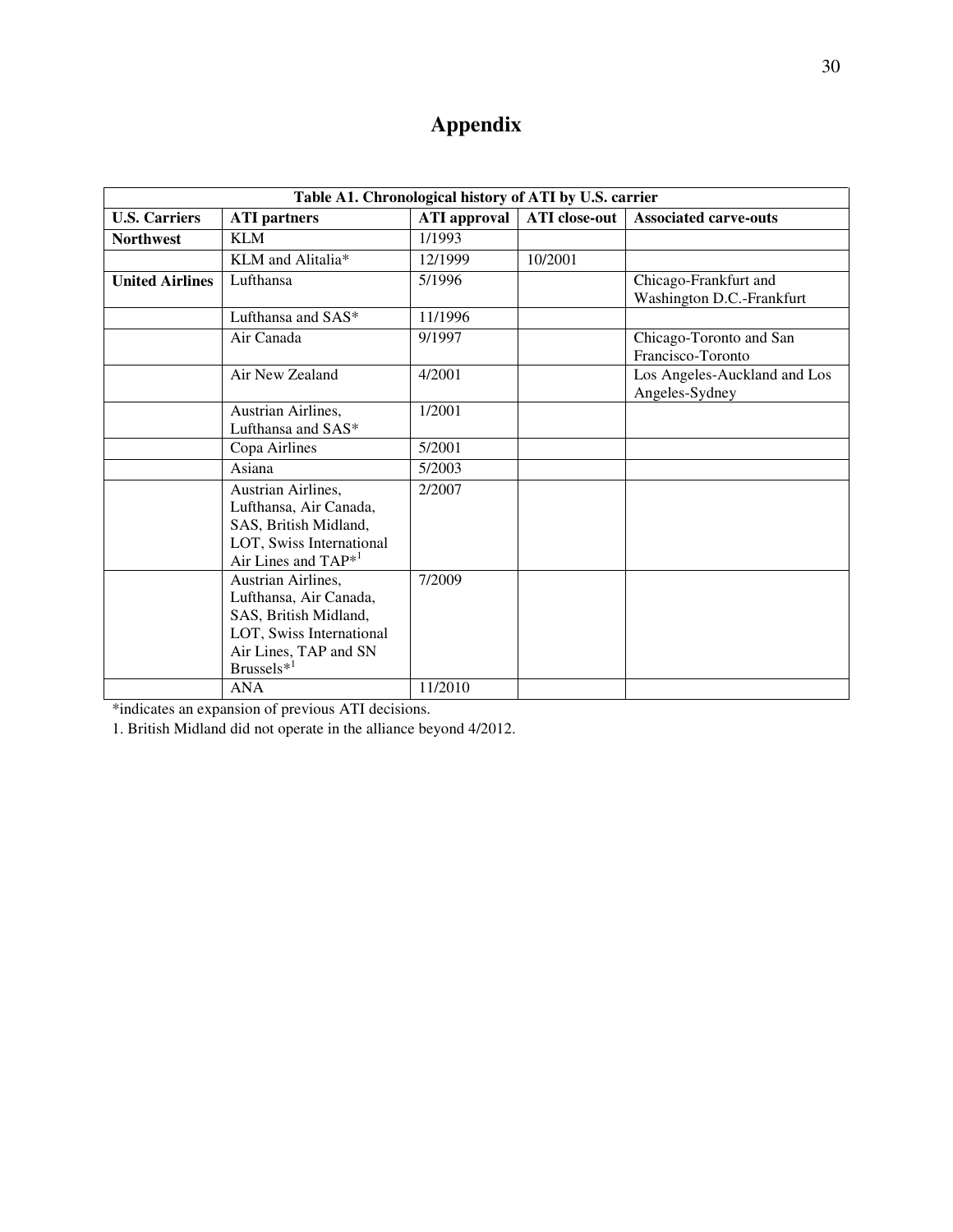| Table A1 Cont. Chronological history of ATI by U.S. carrier |                                                                  |            |                   |                                                                                                                                            |  |
|-------------------------------------------------------------|------------------------------------------------------------------|------------|-------------------|--------------------------------------------------------------------------------------------------------------------------------------------|--|
| <b>U.S. Carriers</b>                                        | <b>ATI</b> partners                                              | <b>ATI</b> | <b>ATI</b> close- | <b>Associated carve-outs</b>                                                                                                               |  |
|                                                             |                                                                  | approval   | out               |                                                                                                                                            |  |
| <b>Delta</b>                                                | Austrian Airlines, Sabena<br>and Swissair                        | 6/1996     | $5/2007^2$        | Atlanta-Zurich, Atlanta-<br>Brussels, Cincinnati-Zurich,<br>New York-Brussels, New<br>York-Vienna, New York-<br>Geneva and New York-Zurich |  |
|                                                             | Air France, Alitalia, Czech<br><b>Airlines</b>                   | 1/2002     |                   | Atlanta-Paris and Cincinnati-<br>Paris                                                                                                     |  |
|                                                             | Korean Air Lines, Air<br>France, Alitalia and Czech<br>Airlines* | 6/2002     |                   |                                                                                                                                            |  |
|                                                             | Virgin Blue Group                                                | 6/2011     |                   |                                                                                                                                            |  |
| Delta and<br><b>Northwest</b>                               | Air France, KLM, Alitalia,<br>Czech Airlines*                    | 5/2008     |                   | Atlanta-Paris and Cincinnati-<br>Paris carve-outs removed                                                                                  |  |
| <b>American Airlines</b>                                    | <b>Canadian Airlines</b>                                         | 7/1996     | $5/2007^3$        | New York-Toronto                                                                                                                           |  |
|                                                             | LAN                                                              | 9/1999     |                   | Miami-Santiago                                                                                                                             |  |
|                                                             | Swissair                                                         | 5/2000     | 11/2001           | Chicago-Brussels                                                                                                                           |  |
|                                                             | Sabena                                                           | 5/2000     | 3/2002            | Chicago-Zurich                                                                                                                             |  |
|                                                             | Finnair                                                          | 7/2002     |                   |                                                                                                                                            |  |
|                                                             | Swiss International Air<br>Lines                                 | 11/2002    | 8/2005            |                                                                                                                                            |  |
|                                                             | <b>SN</b> Brussels                                               | 4/2004     | 10/2009           |                                                                                                                                            |  |
|                                                             | LAN and LAN-Peru*                                                | 10/2005    |                   | Miami-Lima                                                                                                                                 |  |
|                                                             | British Airways, Iberia,<br>Finnair and Royal<br>Jordanian*      | 7/2010     |                   |                                                                                                                                            |  |
|                                                             | Japan Airlines                                                   | 11/2010    |                   |                                                                                                                                            |  |

\*indicates an expansion of previous ATI decisions.

2. Although not officially closed until 2007, this alliance was only active until 8/2000.

3. Although not officially closed until 2007, this alliance was only active until 6/2000.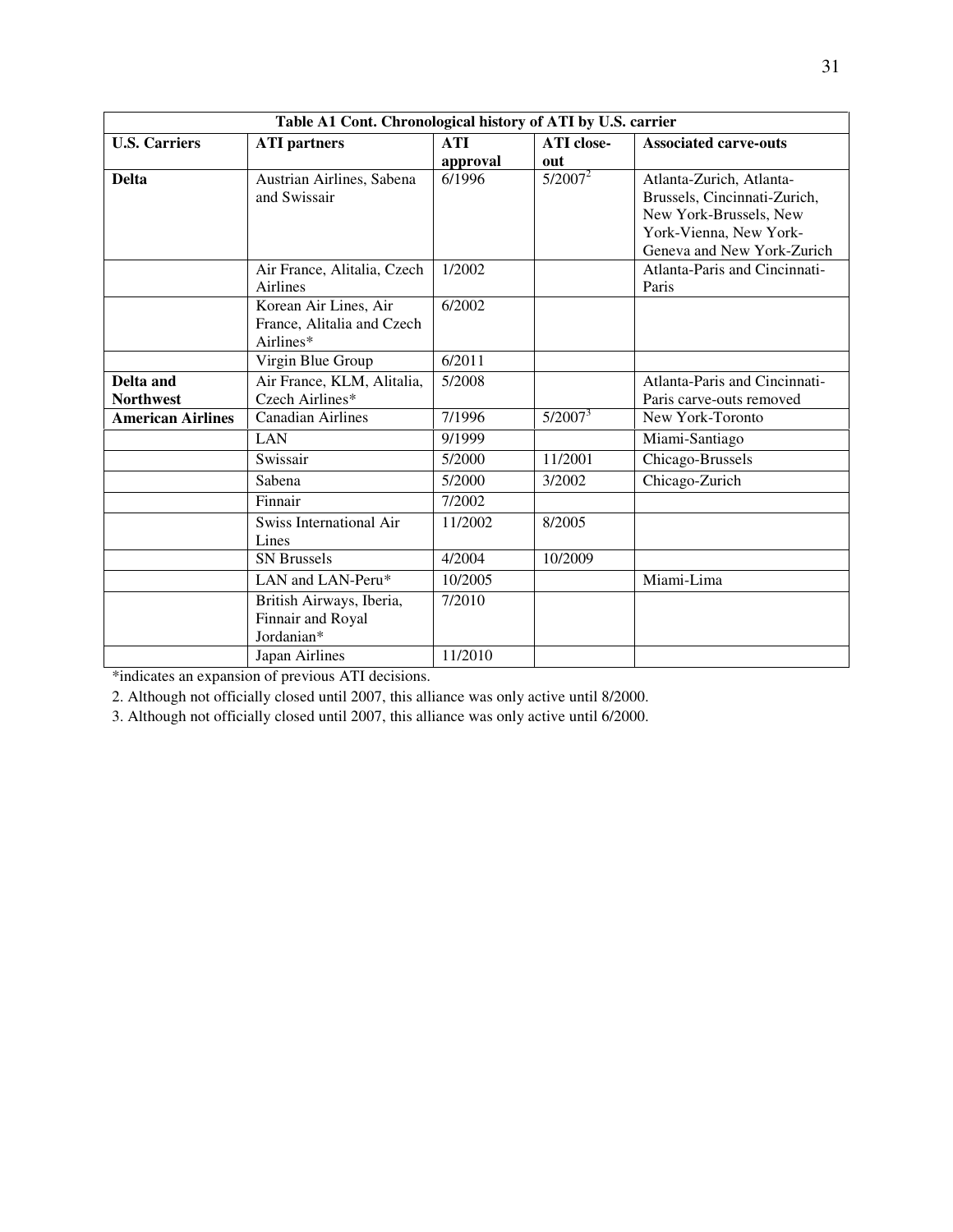### **References**

- Baum, Joel A. C and Helaine J. Korn (1996), "Competitive Dynamics of Inter-firm Rivalry," *Academy of Management Journal*, 39 (2): 255-291.
- Bernheim, B. Douglas and Michael D. Whinston (1990), "Multimarket Contact and Collusive Behavior," *RAND Journal of Economics*, 21 (1): 1-26.
- Berry, Steven T. (1994), "Estimating Discrete Choice Models of Product Differentiation." *RAND Journal of Economics*, 25: 242-262.
- Berry, Steven T and Panle Jia (2010), "Tracing the Woes: An Empirical Analysis of the Airline Industry," *American Economic Journal: Microeconomics*, 2 (3): 1-43.
- Bilotkach, Volodymyr (2011), "Multimarket Contact and Intensity of Competition: Evidence from an Airline Merger," *Review of Industrial Organization*, 38: 95-115.
- Bilotkach, Volodymyr (2005), "Price Competition between International Airline Alliances," *Journal of Transport Economics and Policy*, 39 (2): 167-189.
- Bilotkach, Volodymyr and Kai Huschelrath (2011), "Antitrust Immunity for Airline Alliances," *Journal of Competition Law and Economics*, 7 (2): 335-380.
- Bilotkach, Volodymyr and Kai Huschelrath (2012), "Airline Alliances and Antitrust Policy: The Role of Efficiencies," *Journal of Air Transport Management*, 21 (12): 76-84.
- Brueckner, Jan K. (2001), "The Economics of International Codesharing: An Analysis of Airline Alliances," *International Journal of Industrial Organization*, 19: 1475-1498.
- Brueckner, Jan K. (2003a), "The Benefits of Codesharing and Antitrust Immunity for International Passengers, with an Application to the Star Alliance," *Journal of Air Transport Management*, 9: 83-89.
- Brueckner, Jan K. (2003b), "International Airfares in the Age of Alliances: The Effects of Codesharing and Antitrust Immunity," *The Review of Economics and Statistics*, 85 (1): 105-118.
- Brueckner, Jan K., Darin N. Lee and Ethan S. Singer (2011), "Alliances, Codesharing, Antitrust Immunity, and International Airfares: Do Previous Patterns Persist," *Journal of Competition Law and Economics*, 7(3): 573-602.
- Brueckner, Jan K. and Pablo T. Spiller (1994), "Economies of Traffic Density in the Deregulated Airline Industry," *Journal of Law and Economics*, Vol. XXXVII, pp. 379 – 415.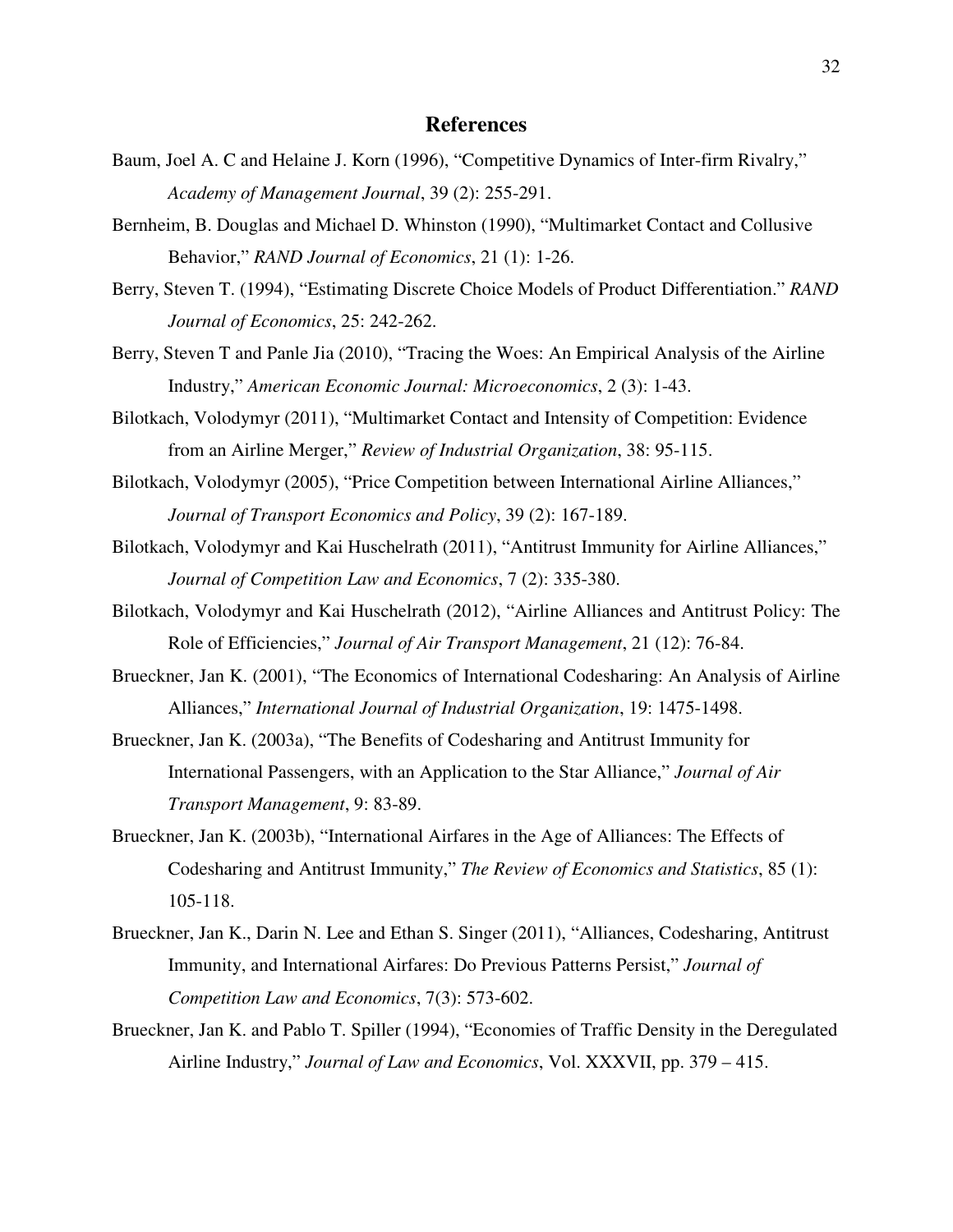- Brueckner, Jan K. and Pierre M. Picard (2013), "Airline Alliances, Carve-outs and Collusion," *Review of Network Economics*, 12: 211-227.
- Brueckner, Jan K. and Stef Proost (2010), "Carve-outs Under Airline Antitrust Immunity," *International Journal of Industrial Organization*, 28: 657-668.
- Brueckner, Jand K. and W. Tom Whalen (2000), "The Price Effects of International Airline Alliances," *Journal of Law and Economics*, 43: 503-546.
- Choi, Jay Pil (2008), "Mergers with Bundling in Complementary Markets," *The Journal of Industrial Economics*, Vol. LVI, No. 3, September 2008, pp. 553 - 577.
- Chen, Yongmin and Philip G. Gayle (2007), "Vertical Contracting Between Airlines: An Equilibrium Analysis of Codeshare Alliances," *International Journal of Industrial Organization*, 25: 1046-1060.
- Chen, Yongmin and Philip G. Gayle (2014), "Mergers and Product Quality: Evidence from the Airline Industry," Manuscript, *Kansas State University*, 2014.
- Ciliberto, Federico and Jonathan Williams (2014), "Does Multimarket Contact Facilitate Tacit Collusion? Inference on Conduct Parameters in the Airline Industry," *RAND Journal of Economics*, Winter 2014, 45 (4): 764-791.
- Evans, William N. and Ioannis N. Kessides (1994), "Living by the 'Golden Rule': Multimarket Contact in the U.S. Airline Industry," *Quarterly Journal of Economics*, 109 (2): 341-366.
- Flores-Fillol, Ricardo and Rafael Moner-Colonques (2007), "Strategic Formation of Airline Alliances," *Journal of Transport Economics and Policy*, 41: 427-449.
- Gasmi, F., J. J. Laffont and Q. Vuong (1992), "Econometric Analysis of Collusive Behavior in a Soft-Drink Market," *Journal of Economics & Management Strategy*, 1: 277-311.
- Gayle, Philip G. (2013), "On the Efficiency of Codeshare Contracts Between Airlines: Is Double Marginalization Eliminated?," *American Economic Journal: Microeconomics*, 5 (4): 244- 273.
- Gayle, Philip G. and Dave Brown, (2014) "Airline Strategic Alliances in Overlapping Markets: Should Policymakers be Concerned?" *Economics of Transportation*, Volume 3, Issue 4, December 2014, Pages 243–256.
- Gayle, Philip G. and Xin Xie, (2014), "Firms' Markup, Cost, and Price Changes when Policymakers Permit Collusion: Does Antitrust Immunity Matter?" Manuscript, *Kansas State University*, 2014.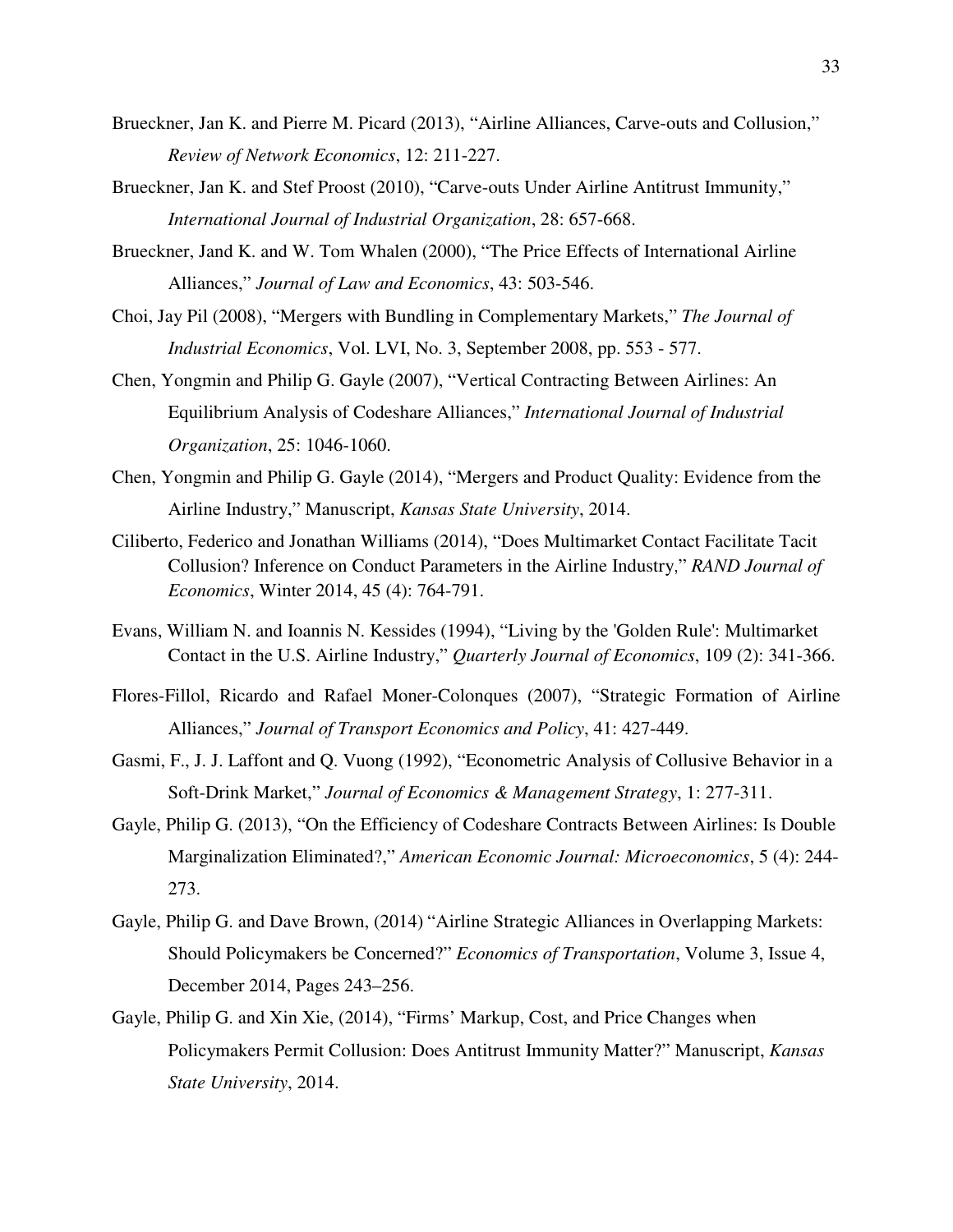- Gimeno, Javier (1999), "Reciprocal Threats in Multimarket Rivalry: Staking out 'spheres of influence' in the U.S. Airline Industry," *Strategic Management Journal*, 20: 101-128.
- Gimeno, Javier and Carolyn Y. Woo (1999), "Multimarket Contact, Economies of Scope, and Firm Performance," *Academy of Management Journal*, 43(3): 239-259.
- Gresik, Thomas A. and Edward C. Mansley, (2001), "The Strategic Effects of Batch Processing," *International Economic Review*, Vol. 42, No. 3, August 2001, Pages 697- 728.
- Hassin, Orit and Oz Shy (2004), "Code-sharing Agreements and Interconnections in Markets for International Flights," *Review of International Economics*, 12: 337-352.
- Ito, Harumi and Darin Lee (2007), "Domestic Codesharing, Alliances and Airfares in the U.S. Airline Industry," *Journal of Law and Economics*, 50: 355-380.
- Kadiyali, Vrinda, K. Sudhir and Vithala R. Rao (2001), "Structural Analysis of Competitive Behavior: New Empirical Industrial Organizations Methods in Marketing," *International Journal of Research in Marketing*, 18: 161-186.
- Park, Jong-Hun and Anming Zhang (2000), "An Empirical Analysis of Global Airline Alliances: Cases in North Atlantic Markets," *Review of Industrial Organization*, 16: 367-383.
- Peters, Craig (2006), "Evaluating the Performance of merger Simulation: Evidence from the U.S. Airline Industry," *Journal of Law and Economics*, 49: 627-649.
- U.S. Department of Transportation Office of the Secretary, Final Order 2008-5-32, May 22, 2008. < http://www.regulations.gov/#!documentDetail;D=DOT-OST-2007-28644- 0185;oldLink=false>.
- Villas-Boas, Sofia Berto (2007), "Vertical Relationships between Manufacturers and Retailers: Inference with Limited Data, " *Review of Economic Studies*, Vol. 74, No. 2, pp. 625 - 652.
- Vuong, Quang H. (1989), "Likelihood Ratio Tests for Model Selection and Non-Nested Hypotheses," *Econometrica*, 57: 307-333.
- Whalen, W. Tom (2007), "A Panel Data Analysis of Code-sharing, Antitrust Immunity, and Open Skies Treaties in International Aviation Markets," *Review of Industrial Organization*, 30: 39-61.